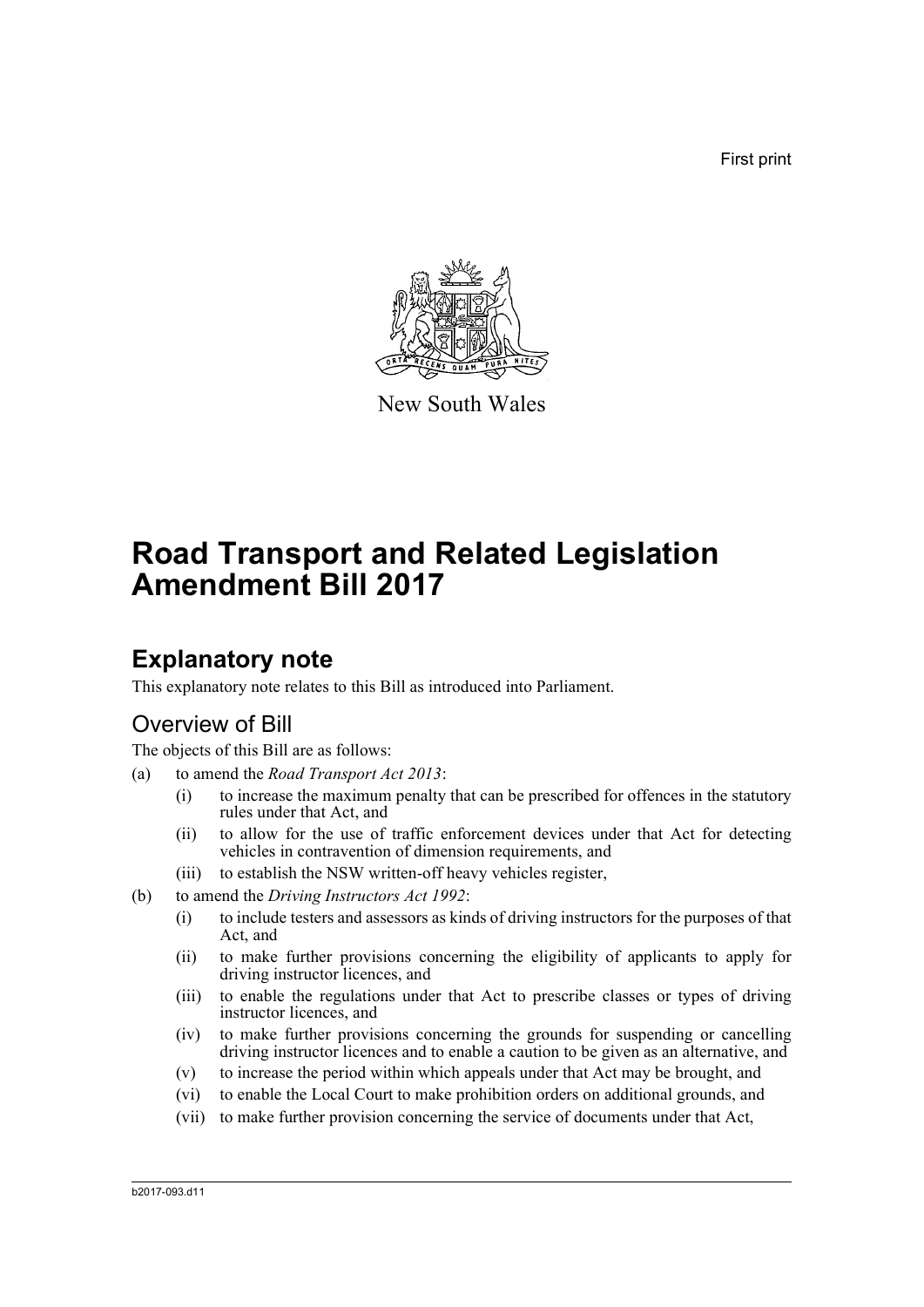- (c) to amend the *Point to Point Transport (Taxis and Hire Vehicles) Act 2016*:
	- (i) to allow notifiable occurrences to be prescribed by the regulations alone, and
	- (ii) to allow holders of authorisations and taxi licences to surrender them, and
	- (iii) to enable authorised officers to be accompanied by assistants when entering premises, and
	- (iv) to alter requirements concerning the return of authorisations and taxi number-plates, and
	- (v) to give the Point to Point Transport Commissioner additional powers to obtain information from persons, and
	- (vi) to alter certain notification requirements, and
	- (vii) to alter the limitation period for the commencement of proceedings for offences,
- (d) to make consequential amendments to the *Driving Instructors Regulation 2016*, *Point to Point Transport (Taxis and Hire Vehicles) Regulation 2017* and *Road Transport (General) Regulation 2013*.

# Outline of provisions

**Clause 1** sets out the name (also called the short title) of the proposed Act.

**Clause 2** provides for the commencement of the proposed Act.

# **Schedule 1 Amendment of Road Transport Act 2013 No 18**

## **1.1 Amendment concerning maximum penalty for offences against statutory rule**

**Schedule 1.1** increases the current maximum penalty that can be prescribed for an offence against the statutory rules under the *Road Transport Act 2013* from 34 penalty units (currently, \$3,740) to 50 penalty units (currently, \$5,500).

## **1.2 Amendments concerning detection of dimension offences**

**Schedule 1.2** provides for the approval and use of traffic enforcement devices (including devices that are camera devices) to detect offences against the *Road Transport Act 2013* or the statutory rules under that Act (or the *Heavy Vehicle National Law (NSW)* or the regulations in force for the purposes of that Law) that involve driving vehicles in contravention of maximum dimension requirements applicable to them.

## **1.3 Amendments concerning written-off heavy vehicles**

**Schedule 1.3** inserts a new Part 4.5A dealing with written-off heavy vehicles. The new Part includes the following provisions:

Division 1 defines words and expressions used in Part 4.5A.

Division 2 requires Roads and Maritime Services (*RMS*) to maintain a register of written-off heavy vehicles (called the *NSW written-off heavy vehicles register*).

The Division requires RMS not to register, renew or transfer the registration of any heavy vehicle (or if the vehicle is registered, RMS must cancel the registration of the vehicle) if its vehicle identifier is the same as:

- (a) a statutory written-off heavy vehicle or an interstate written-off heavy vehicle, or
- (b) a written-off heavy vehicle that RMS reasonably believes has suffered non-repairable damage.

Division 3 sets out procedures, notifications and other requirements in connection with the assessment of damage to certain heavy vehicles.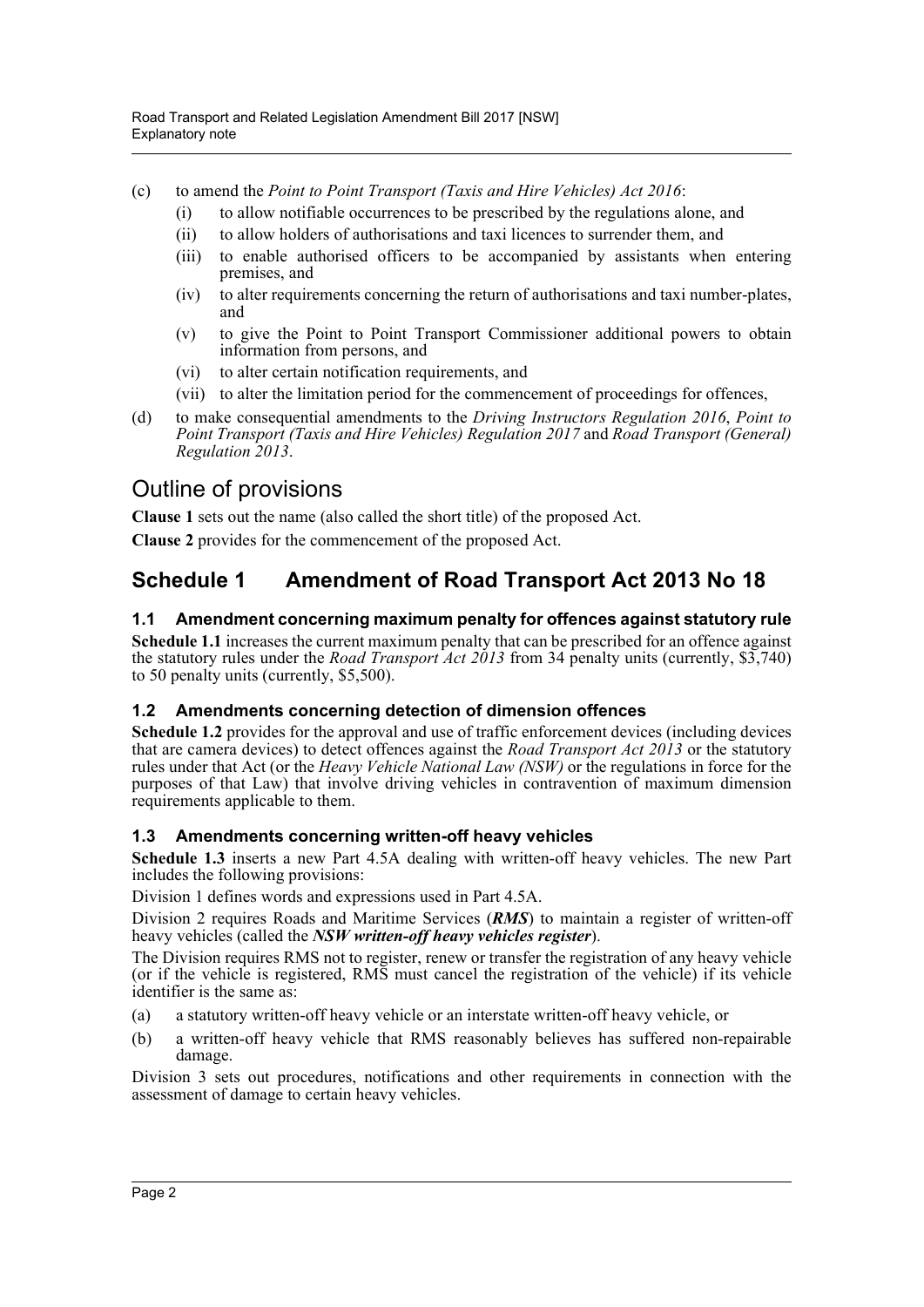Division 4 contains miscellaneous provisions concerning the issuing of heavy vehicle certificates of compliance by licensed repairers, access to and use of the NSW written-off heavy vehicles register, statutory rules for the purposes of Part 4.5A and certificate evidence.

**Schedule 1.3** also renames the existing NSW written-off vehicles register as the NSW written-off light vehicles register and makes other consequential amendments to the Act.

### **1.4 Amendment concerning savings and transitional provisions**

**Schedule 1.4** provides for written-off vehicles registered in the current NSW written-off vehicles register to continue to be registered in the renamed NSW written-off light vehicles register.

# **Schedule 2 Amendment of Driving Instructors Act 1992 No 3**

**Schedule 2 [1]** recognises that the primary objects of the *Driving Instructors Act 1992* (the *principal Act*) include ensuring minimum standards of performance for driving instructors.

**Schedule 2 [2]** amends the definition of *driving instructor* to include a person who tests or assesses another person for the purpose of enabling that other person to obtain a driver licence or have it varied. Currently, the definition is limited to a person who instructs another person for the purpose of teaching that other person to drive a motor vehicle. **Schedule 2 [3] and [8]** make consequential amendments.

**Schedule 2 [4]** requires an applicant for a driving instructor licence to either hold a working with children check clearance granted under the *Child Protection (Working with Children) Act 2012* that is applicable to the work to be permitted by the licence or have a current application for such clearance under that Act. However, **Schedule 2 [7]** provides that an applicant will be exempt from this requirement if:

- (a) the applicant would be exempt from a working with children check clearance under the *Child Protection (Working with Children) Act 2012* for the work permitted by the licence, or
- (b) RMS exempts the person (or a class of persons to which the person belongs) from the requirement where the licence to be issued is limited to the instruction of individuals who are 18 years old or older.

**Schedule 2 [5]** provides that an applicant for a driving instructor licence is not eligible to be issued with a licence if the applicant is subject to an interim bar under the *Child Protection (Working with Children) Act 2012*.

**Schedule 2 [6]** prevents RMS from authorising an applicant for a driving instructor licence to undertake a course in driving instruction unless it is satisfied that the applicant is of both good repute and good character.

**Schedule 2 [9]** requires RMS to refuse an application for a driving instructor licence if it is not satisfied that the applicant is of both good repute and good character.

**Schedule 2 [10]** requires RMS to refuse an application for a driving instructor licence if it is of the opinion that it would not be in the public interest for the applicant to hold a licence having regard to the applicant's record of offences (within the State or elsewhere) involving motor vehicles. Currently, RMS can only take into account convictions for offences.

**Schedule 2 [11]** enables RMS to refuse an application for a driving instructor licence if:

- (a) the applicant has been found guilty of an offence (within the State or elsewhere) or is charged with an offence (within the State or elsewhere), and
- (b) RMS is satisfied that granting the application would be inconsistent with any of the primary objects of the principal Act.

**Schedule 2 [12]** makes it clear that RMS may refuse an application for a driving instructor licence if the holder has engaged in misconduct regardless of whether it was an offence.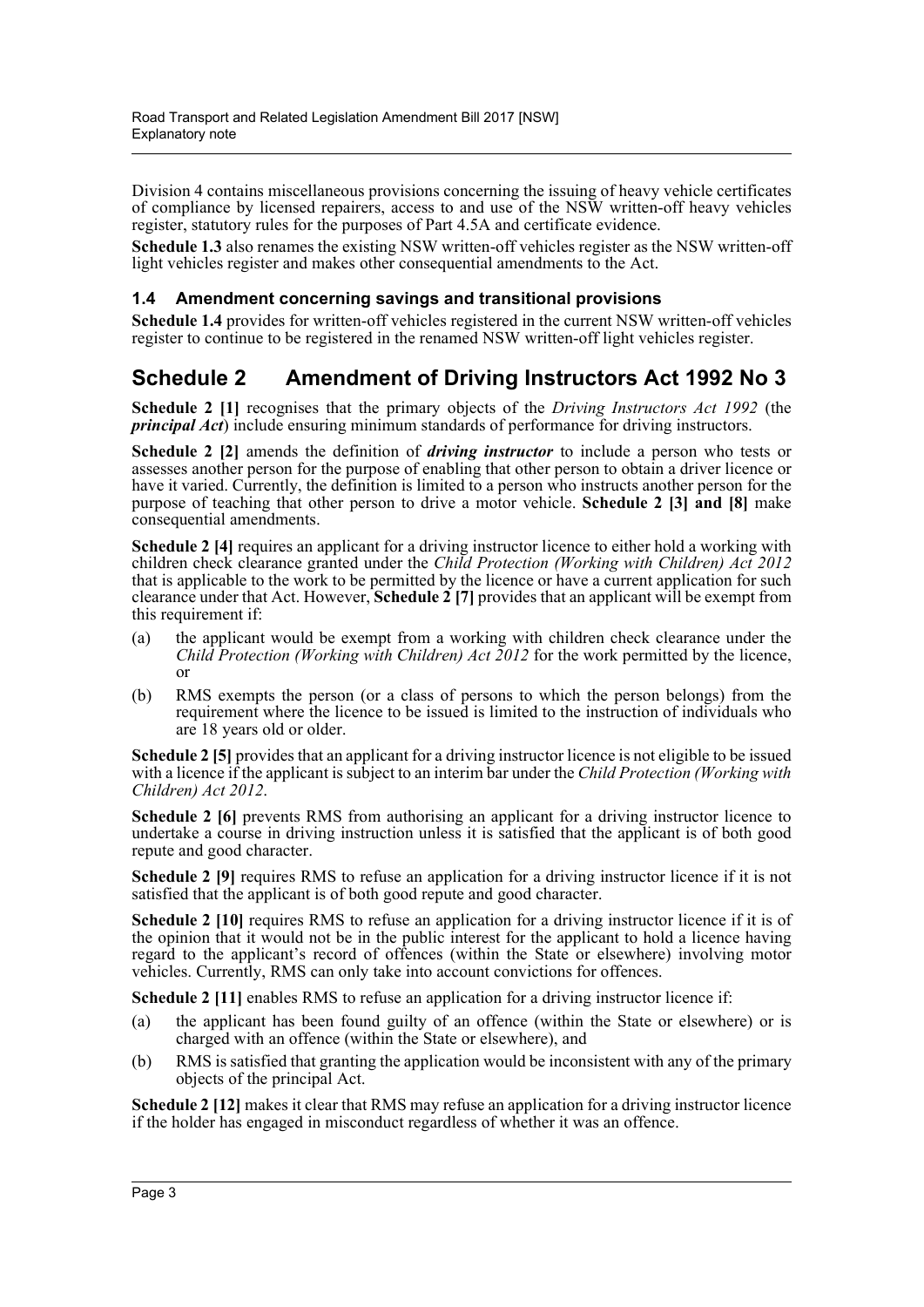Schedule 2 [13] removes a power for RMS to limit a driving instructor licence to classes of vehicles by using the licence conditions. **Schedule 2 [25]** makes a consequential amendment to enable the regulations to prescribe types or classes of licences.

**Schedule 2 [14]** enables RMS to suspend or cancel a driving instructor licence if the holder has been found guilty of, or has charges pending before a court for, an offence (within the State or elsewhere) and RMS is satisfied that suspending or cancelling the licence will promote one or more of the primary objects of the principal Act. **Schedule 2 [15]** makes a consequential amendment.

**Schedule 2 [16]** makes it clear that RMS may suspend or cancel a driving instructor licence if the holder has engaged in misconduct regardless of whether it was an offence.

**Schedule 2 [17] enables RMS to suspend or cancel a driving instructor licence if:** 

- (a) the holder of the licence does not hold a working with children check clearance under the *Child Protection (Working with Children) Act 2012* or does not have a current application for such clearance under that Act, or
- (b) RMS is satisfied that the holder of the licence is not a person of good repute or good character, or
- (c) RMS is satisfied that the holder of the licence is not a fit and proper person to act as a driving instructor, or
- (d) RMS has reason to believe that the holder of the licence has engaged in bribery or fraud relating to the testing of applicants for driver licences under the *Road Transport Act 2013* or former *Road Transport (Driver Licensing) Act 1998* (or corresponding licences under the law in any other State, or in any Territory or country) or the issue of those licences, or
- (e) having regard to the objects of the principal Act, RMS is of the opinion that the holder of the licence is a person who no longer displays the competencies, or is no longer suitable, to act as a driving instructor, or
- (f) RMS is of the opinion that it would not be in the public interest for the holder of the licence to continue to hold a licence having regard to his or her record of offences (within the State or elsewhere) involving motor vehicles.

**Schedule 2 [18]** enables RMS to issue a caution instead of suspending or cancelling a driving instructor licence.

**Schedule 2 [19]** makes a consequential amendment to remove a provision that currently requires RMS to cancel a driving instructor licence on some of the discretionary grounds inserted by Schedule 2 [17].

**Schedule 2 [20]** extends from 21 days to 28 days the period within which an appeal against certain licensing decisions of RMS can be commenced in the Local Court after a decision is notified.

**Schedule 2 [21]** extends the power of the Local Court to make a prohibition order against a person (that is, an order prohibiting a person from conducting a driving school or engaging in the control, management or administration of a driving school) so that the order can be made if:

- (a) the Local Court is satisfied that the person is conducting a driving school or engaging in the control, management or administration of a driving school, and
- (b) the person has been found guilty of an offence (within the State or elsewhere), and
- (c) the Local Court is satisfied that the making of the order will promote one or more of the primary objects of the principal Act.

**Schedule 2 [22]** extends from 21 days to 28 days the period within which an appeal against a decision of the Local Court to make or vary a prohibition order can be commenced in the Supreme Court after the order is made or varied. **Schedule 2 [23]** makes consequential amendments.

**Schedule 2 [24]** replaces a provision concerning service of documents for the purposes of the principal Act with the current standard provision used in Acts.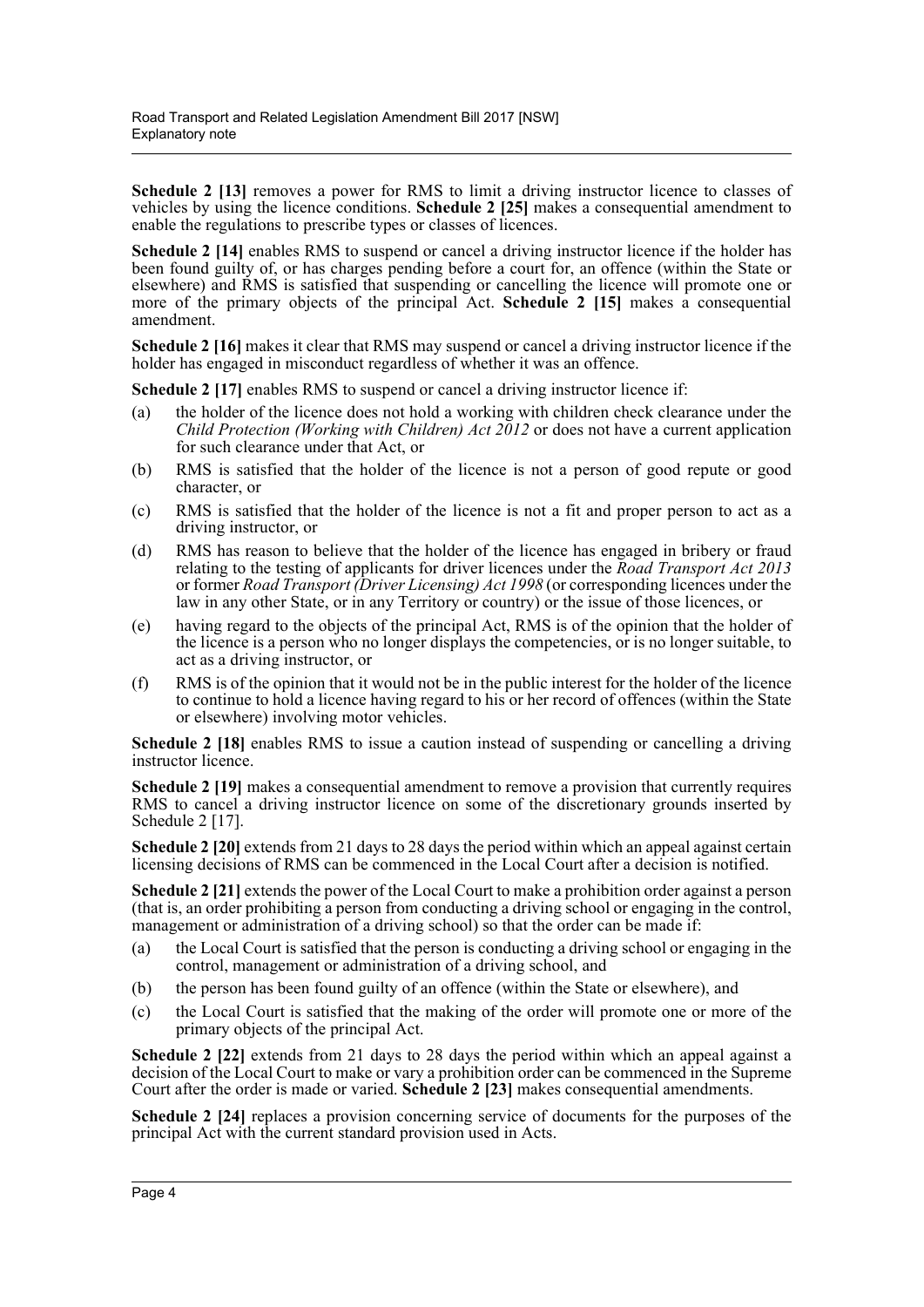**Schedule 2 [26]** enables the Governor to make regulations of a savings or transitional nature consequent on the enactment of any other Act that amends the principal Act (including the proposed Act).

**Schedule 2 [27]** replaces an outdated reference to regulations being published in the Gazette with a reference to regulations being published on the NSW legislation website.

**Schedule 2 [28]** contains savings and transitional provisions consequent on the amendments made to the principal Act.

## **Schedule 3 Amendment of Point to Point Transport (Taxis and Hire Vehicles) Act 2016 No 34**

**Schedule 3 [1]** inserts the standard definition of *function*.

**Schedule 3 [2]** limits notifiable occurrences that must be reported to the Point to Point Transport Commissioner to accidents or incidents of a kind prescribed by the regulations.

**Schedule 3 [3] and [5]** enable holders of authorisations and taxi licences to surrender them. **Schedule 3 [11]** makes a consequential amendment.

**Schedule 3 [4]** requires the person who facilitates the provision of the taxi service for a taxi licence to be notified by a person who leases or subleases a taxi licence to, or enters into an arrangement to confer the benefit of a taxi licence on, another person. Currently, the requirement is to notify the Point to Point Transport Commissioner.

**Schedule 3 [6]** enables a person, including an interpreter, to accompany an authorised officer entering a premises under Part 7 to assist the authorised officer if the authorised officer considers the assistance is necessary.

**Schedule 3** [7] removes a requirement for a person to whom an authorisation or taxi licence was granted to immediately return it to the Point to Point Transport Commissioner if the authorisation or licence is suspended or cancelled or otherwise ceases to be in force.

**Schedule 3 [8]** alters a requirement to return number-plates for a taxi so that they have to be returned to RMS instead of the Point to Point Transport Commissioner or the Commissioner of Police.

**Schedule 3 [9]** alters the limitation period for offences against the Act, from not later than 2 years after the date the alleged offence was committed, to 2 years after the offence first comes to the notice of the Point to Point Transport Commissioner.

Schedule 3 [10] confers new powers on the Point to Point Transport Commissioner to obtain information from persons for compliance and enforcement purposes. These powers are similar to the powers of the Regulator under section 155 of the *Work Health and Safety Act 2011*.

# **Schedule 4 Consequential amendments**

## **4.1 Driving Instructors Regulation 2016**

**Schedule 4.1 [1]** exempts an employee or a contractor of RMS or Service NSW who assesses or tests a person for the purposes of enabling that person to obtain or vary a driver licence from being a driving instructor who requires a licence.

**Schedule 4.1 [2]** allows service of documents at an electronic address (other than an email address) specified by the person being served of a kind approved by RMS for documents of the kind concerned. The provision is inserted for the purposes of section 58 of the *Driving Instructors Act 1992* (as substituted by Schedule 2).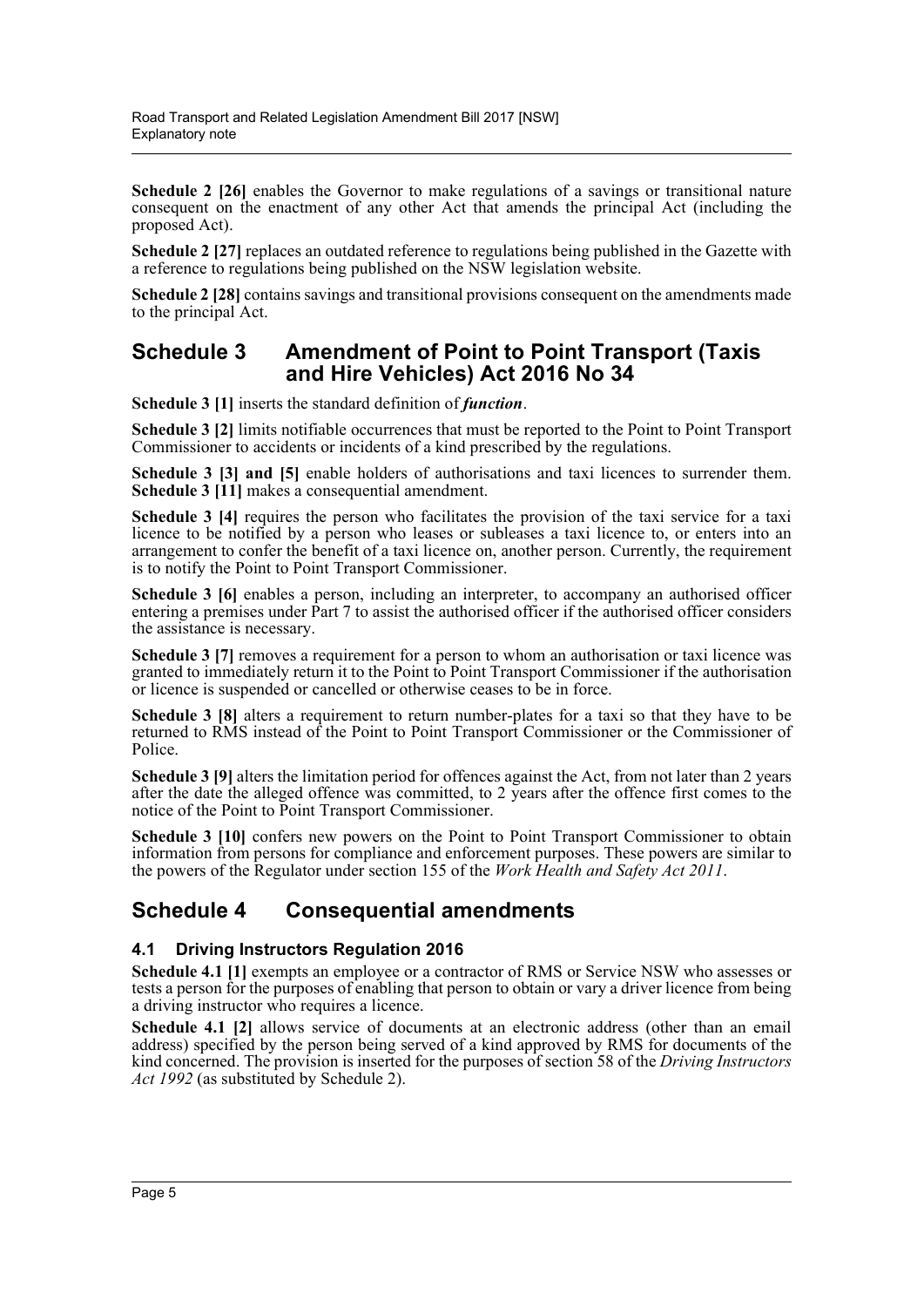## **4.2 Point to Point Transport (Taxis and Hire Vehicles) Regulation 2017**

**Schedule 4.2** makes an amendment that is consequential on the substitution of section 24 (2) of the *Point to Point Transport (Taxis and Hire Vehicles) Act 2016* by Schedule 3.

### **4.3 Road Transport (General) Regulation 2013**

**Schedule 4.3** prescribes a testing method and inspection period for approved traffic enforcement devices that are approved for dimension measurement for the purposes of proposed section 137A (b) of the *Road Transport Act 2013* to be inserted by Schedule 1.2.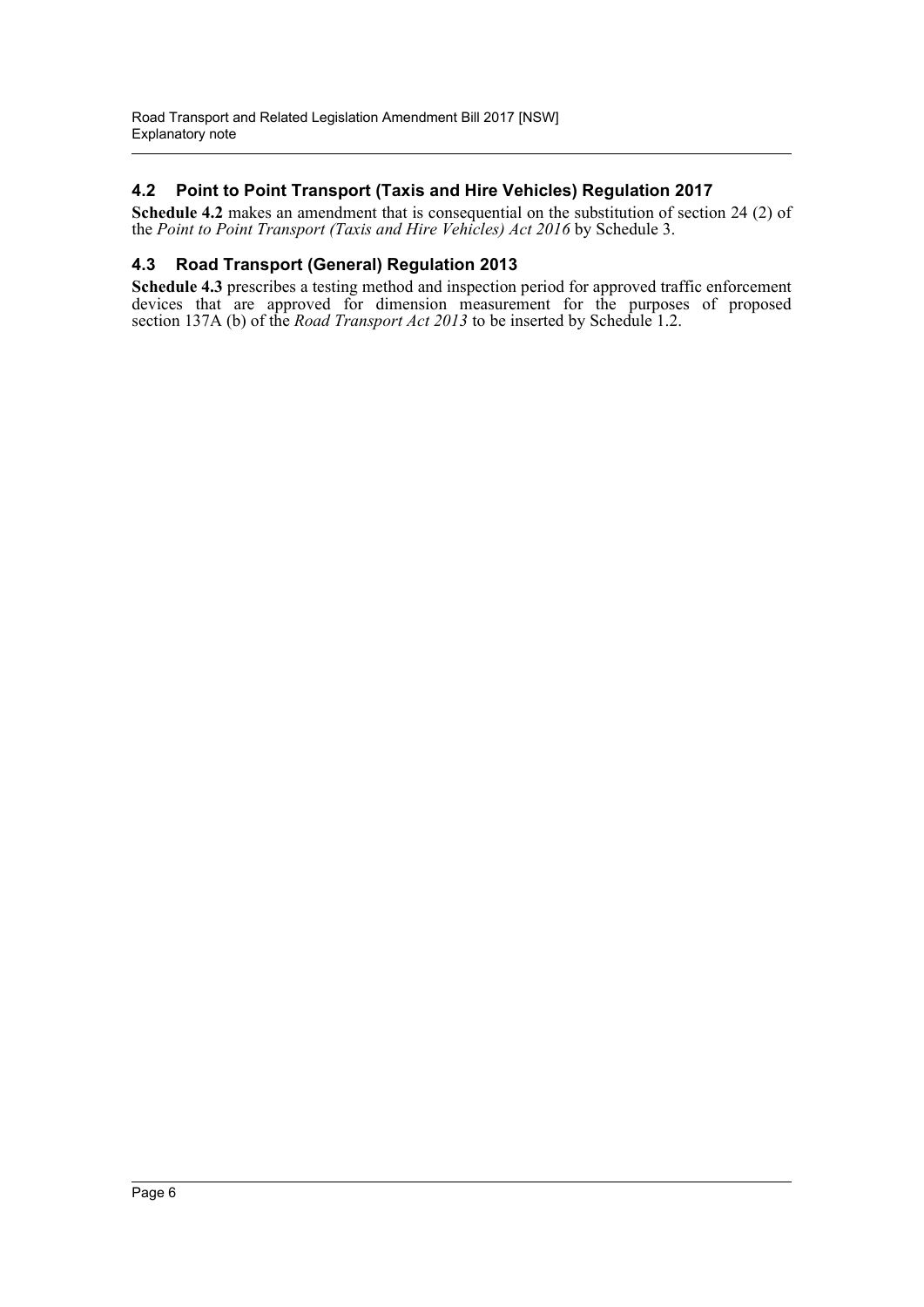First print



New South Wales

# **Road Transport and Related Legislation Amendment Bill 2017**

# **Contents**

|                   |                                                                                   | Page           |
|-------------------|-----------------------------------------------------------------------------------|----------------|
|                   | Name of Act                                                                       | 2              |
|                   | Commencement                                                                      | $\overline{2}$ |
| Schedule 1        | <b>Amendment of Road Transport Act 2013 No 18</b>                                 | 3              |
| <b>Schedule 2</b> | <b>Amendment of Driving Instructors Act 1992 No 3</b>                             | 16             |
| Schedule 3        | Amendment of Point to Point Transport (Taxis and Hire Vehicles)<br>Act 2016 No 34 | 21             |
| <b>Schedule 4</b> | <b>Consequential amendments</b>                                                   | 24             |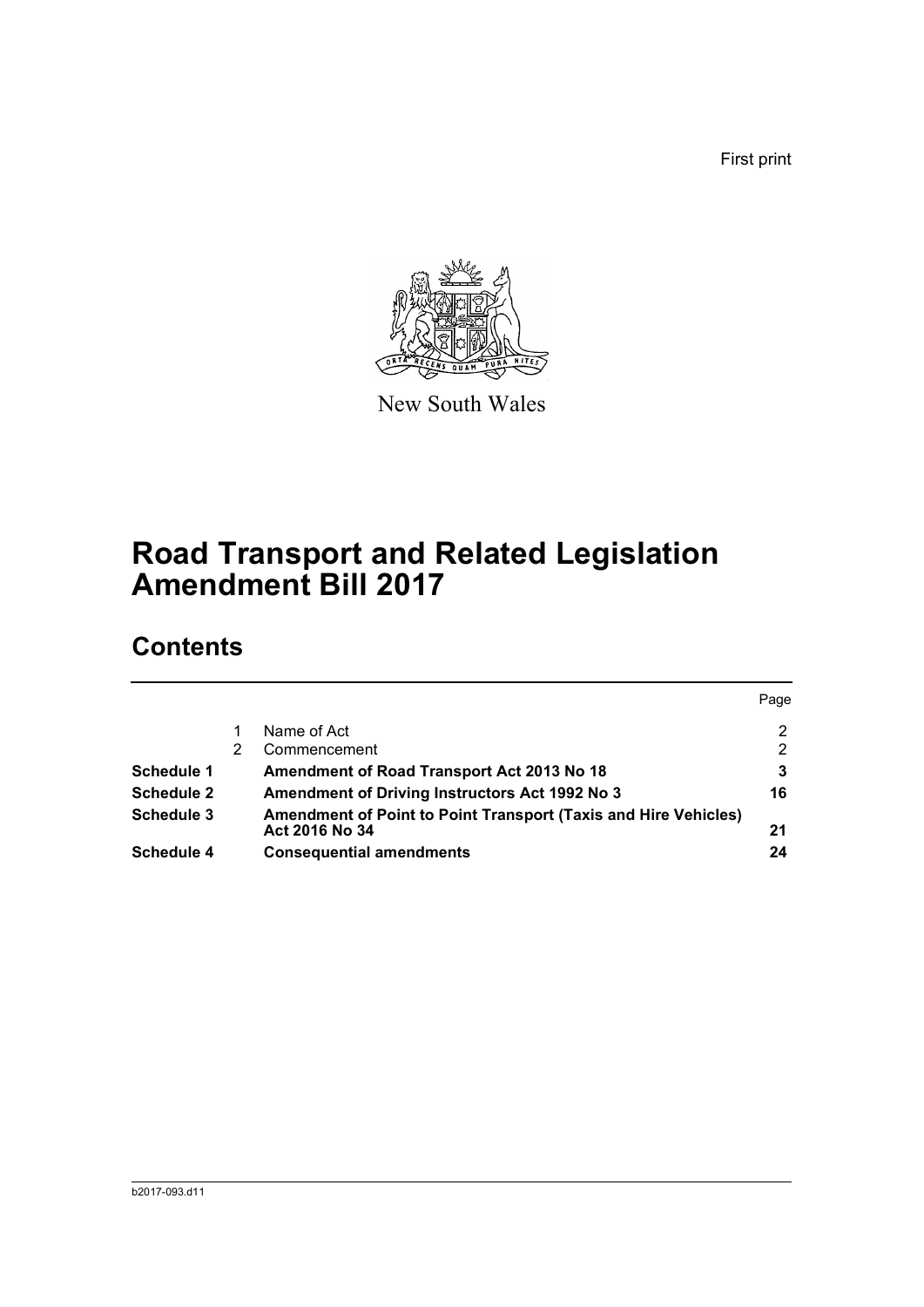

New South Wales

# **Road Transport and Related Legislation Amendment Bill 2017**

No , 2017

## **A Bill for**

An Act to make miscellaneous amendments to certain road transport and related legislation.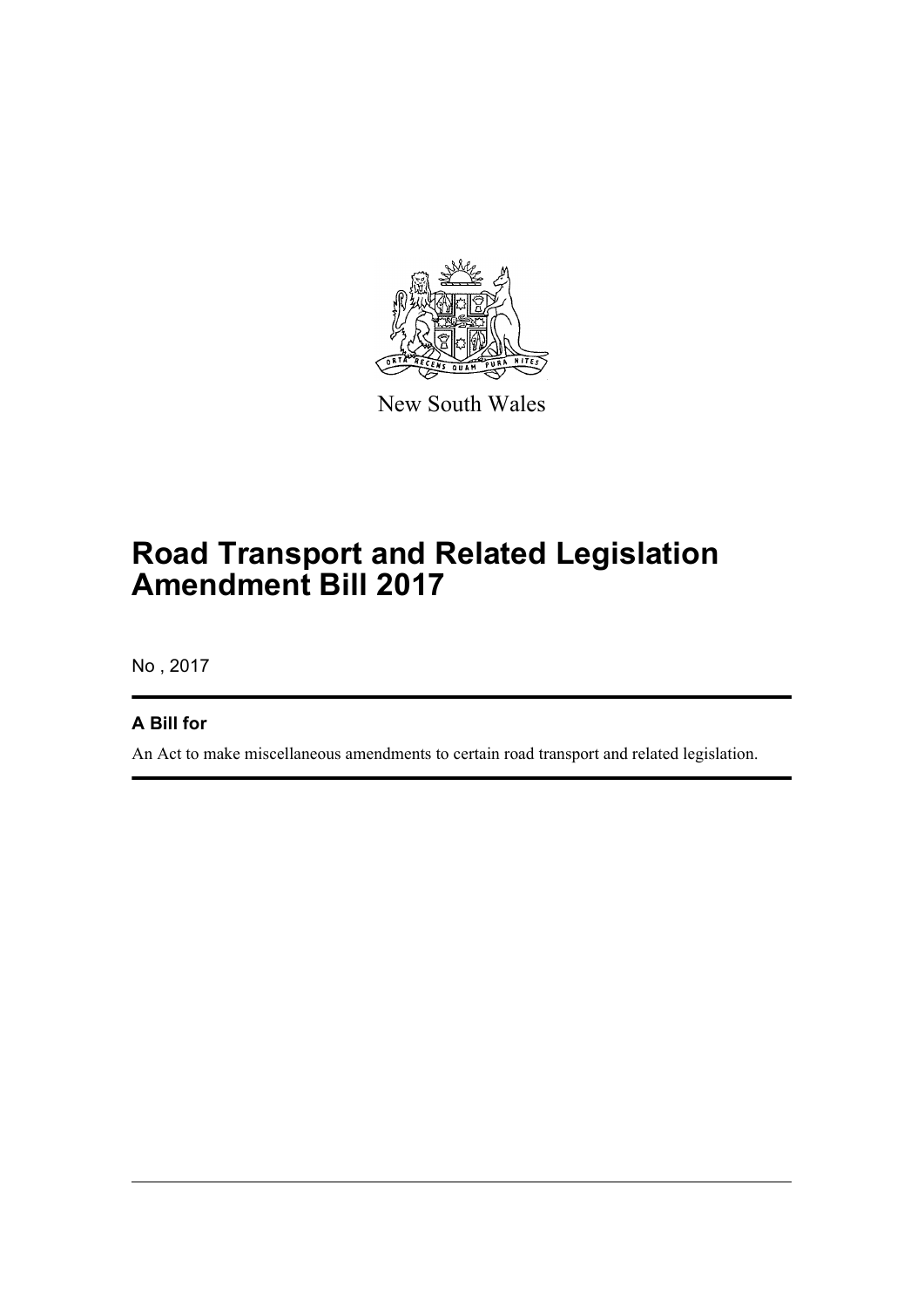Road Transport and Related Legislation Amendment Bill 2017 [NSW]

<span id="page-8-1"></span><span id="page-8-0"></span>

|                     | The Legislature of New South Wales enacts:                                                                        |                |
|---------------------|-------------------------------------------------------------------------------------------------------------------|----------------|
| Name of Act         |                                                                                                                   |                |
|                     | This Act is the Road Transport and Related Legislation Amendment Act 2017.                                        | 3              |
| <b>Commencement</b> |                                                                                                                   | $\overline{4}$ |
| (1)                 | This Act commences on the date of assent to this Act, except as provided by this<br>section.                      | 5<br>6         |
| (2)                 | Schedules 1.3 and 2 commence on a day or days to be appointed by proclamation.                                    | $\overline{7}$ |
| (3)                 | Schedule 3 commences on 1 November 2017 or, if the date of assent to this Act is<br>later, on the date of assent. | 8<br>9         |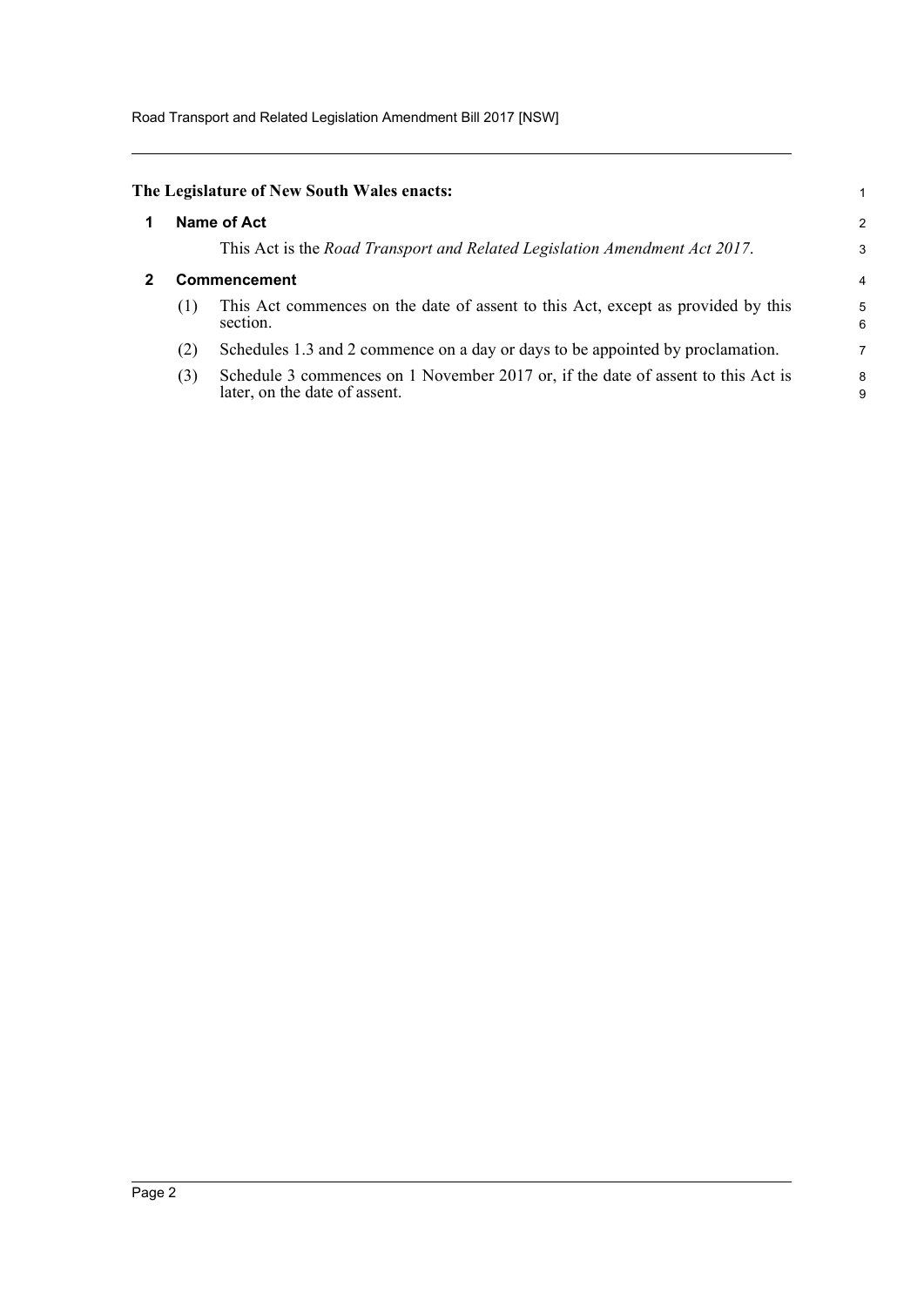<span id="page-9-0"></span>

|       | <b>Schedule 1</b>                   | <b>Amendment of Road Transport Act 2013 No 18</b>                                                                                                                                             | $\mathbf{1}$            |
|-------|-------------------------------------|-----------------------------------------------------------------------------------------------------------------------------------------------------------------------------------------------|-------------------------|
| 1.1   | statutory rule                      | Amendment concerning maximum penalty for offences against                                                                                                                                     | $\boldsymbol{2}$<br>3   |
|       |                                     | Section 26 Offences in the statutory rules and certificate evidence                                                                                                                           | $\overline{\mathbf{4}}$ |
|       |                                     | Omit "34" from section 26 (2). Insert instead "50".                                                                                                                                           | 5                       |
| 1.2   |                                     | Amendments concerning detection of dimension offences                                                                                                                                         | 6                       |
| [1]   | <b>Section 121 Definitions</b>      |                                                                                                                                                                                               | $\overline{7}$          |
|       | Insert in alphabetical order:       |                                                                                                                                                                                               | 8                       |
|       | vehicle.                            | <i>dimension</i> , in relation to a vehicle, means the length, width or height of the                                                                                                         | $9\,$<br>10             |
|       |                                     | <i>maximum dimension requirement</i> , in relation to a vehicle, means a<br>requirement concerning a maximum dimension for the vehicle.                                                       | 11<br>12                |
| $[2]$ |                                     | Section 134 Approval of devices by Governor                                                                                                                                                   | 13                      |
|       | Insert after section $134(1)$ (e):  |                                                                                                                                                                                               | 14                      |
|       | (f)                                 | measuring the dimensions of a vehicle (whether or not the vehicle<br>concerned is also photographed),                                                                                         | 15<br>16                |
|       | (g)                                 | photographing a vehicle that is driven in contravention of a maximum<br>dimension requirement.                                                                                                | 17<br>18                |
| $[3]$ | Section 134 (2) (f1)                |                                                                                                                                                                                               | 19                      |
|       | Insert after section 134 $(2)$ (f): |                                                                                                                                                                                               | 20                      |
|       | (f1)                                | in the case of a device that photographs a vehicle that is driven in<br>contravention of a maximum dimension requirement:                                                                     | 21<br>22                |
|       |                                     | the maximum dimension requirement applicable to the vehicle on<br>(i)<br>the length of road on which it is travelling, and                                                                    | 23<br>24                |
|       |                                     | the dimension of the vehicle to which that requirement relates,<br>(ii)                                                                                                                       | 25                      |
| [4]   | <b>Section 135 Definitions</b>      |                                                                                                                                                                                               | 26                      |
|       |                                     | Insert after paragraph (c) of the definition of <i>detectable traffic offence</i> in section $135(1)$ :                                                                                       | 27                      |
|       | (d)                                 | a dimension offence.                                                                                                                                                                          | 28                      |
| [5]   | <b>Section 135 (1)</b>              |                                                                                                                                                                                               | 29                      |
|       | Insert in alphabetical order:       |                                                                                                                                                                                               | 30                      |
|       |                                     | dimension offence means an offence against this Act or the statutory rules (or                                                                                                                | 31                      |
|       |                                     | the <i>Heavy Vehicle National Law (NSW)</i> or the regulations in force for the<br>purposes of that Law) that involves driving a vehicle in contravention of a                                | 32<br>33                |
|       |                                     | maximum dimension requirement applicable to the vehicle on a length of road.                                                                                                                  | 34                      |
| [6]   | <b>Section 135 (2)</b>              |                                                                                                                                                                                               | 35                      |
|       |                                     | Insert at the end of section 135 $(2)$ (e):                                                                                                                                                   | 36                      |
|       |                                     | , and                                                                                                                                                                                         | 37                      |
|       | (f)                                 | an approved traffic enforcement device is <i>approved for dimension</i><br><i>measurement</i> if it is approved under section 134 for the use referred to<br>in section 134 $(1)$ $(f)$ , and | 38<br>39<br>40          |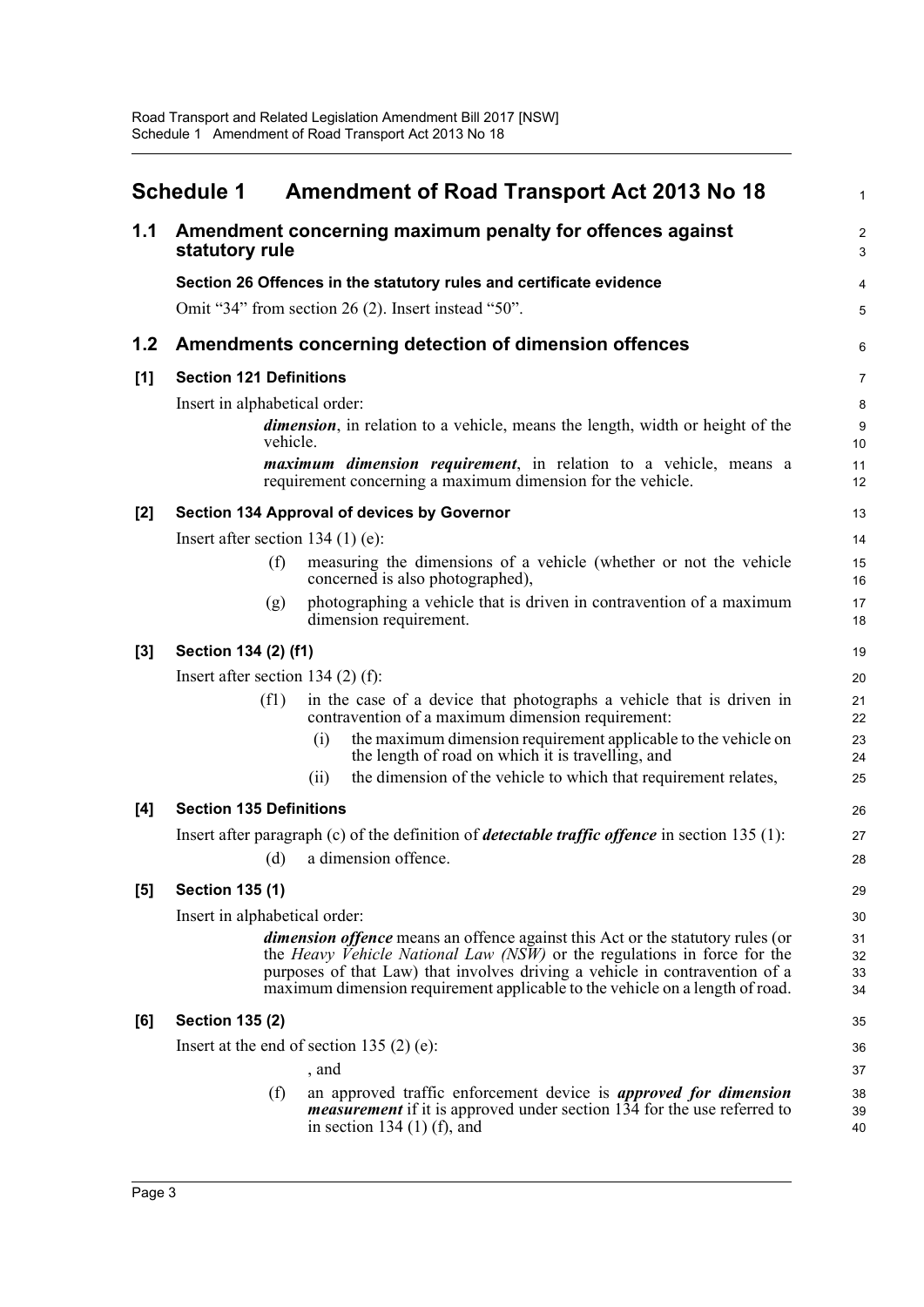(g) an approved traffic enforcement device is *approved for dimension imaging* if it is approved under section 134 for the use referred to in section 134 $(1)$  $(g)$ .

11 12

40 41 42

#### **[7] Section 136A**

Insert after section 136:

#### **136A Evidence of vehicle dimension by dimension measurement device**

Evidence may be given in proceedings for a dimension offence of a measurement of any vehicle dimensions obtained and recorded by an approved traffic enforcement device that is approved for dimension measurement.

#### **[8] Section 137A**

Insert after section 137:

#### **137A Certificates concerning reliability of dimension measurement devices**

In proceedings for a dimension offence in which evidence is given of a measurement of any vehicle dimensions obtained from an approved traffic enforcement device that is approved for dimension measurement, a certificate purporting to be signed by an appropriate inspection officer for the device certifying the following matters is admissible and is prima facie evidence of those matters:

- (a) that the device is an approved traffic enforcement device that is approved for dimension measurement,
- (b) that on a day specified in the certificate (being within the period prescribed by the statutory rules before the alleged time of the offence) the device was tested in accordance with the statutory rules and sealed by an appropriate inspection officer for the device,
- (c) that on that day the device was accurate and operating properly.

#### **[9] Section 138 Admissibility of photographs taken by devices—generally**

Insert after section 138 (1) (d):

- (e) in the case of proceedings for a dimension offence—a photograph that is tendered as:
	- (i) being taken by means of the operation, on a day specified on the photograph, of an approved traffic enforcement device that is approved for dimension imaging installed at a location specified on the photograph, and
	- (ii) if the photograph is taken by a digital camera device—bearing a security indicator of a kind prescribed by the statutory rules.

#### **[10] Section 141 Rebuttal of evidence concerning operation of approved traffic enforcement devices**

Insert "137A," after "137," in section 141 (1).

#### **[11] Section 183 Definitions**

Insert at the end of paragraph (e) of the definition of *appropriate approved traffic enforcement device* in section 183 (1):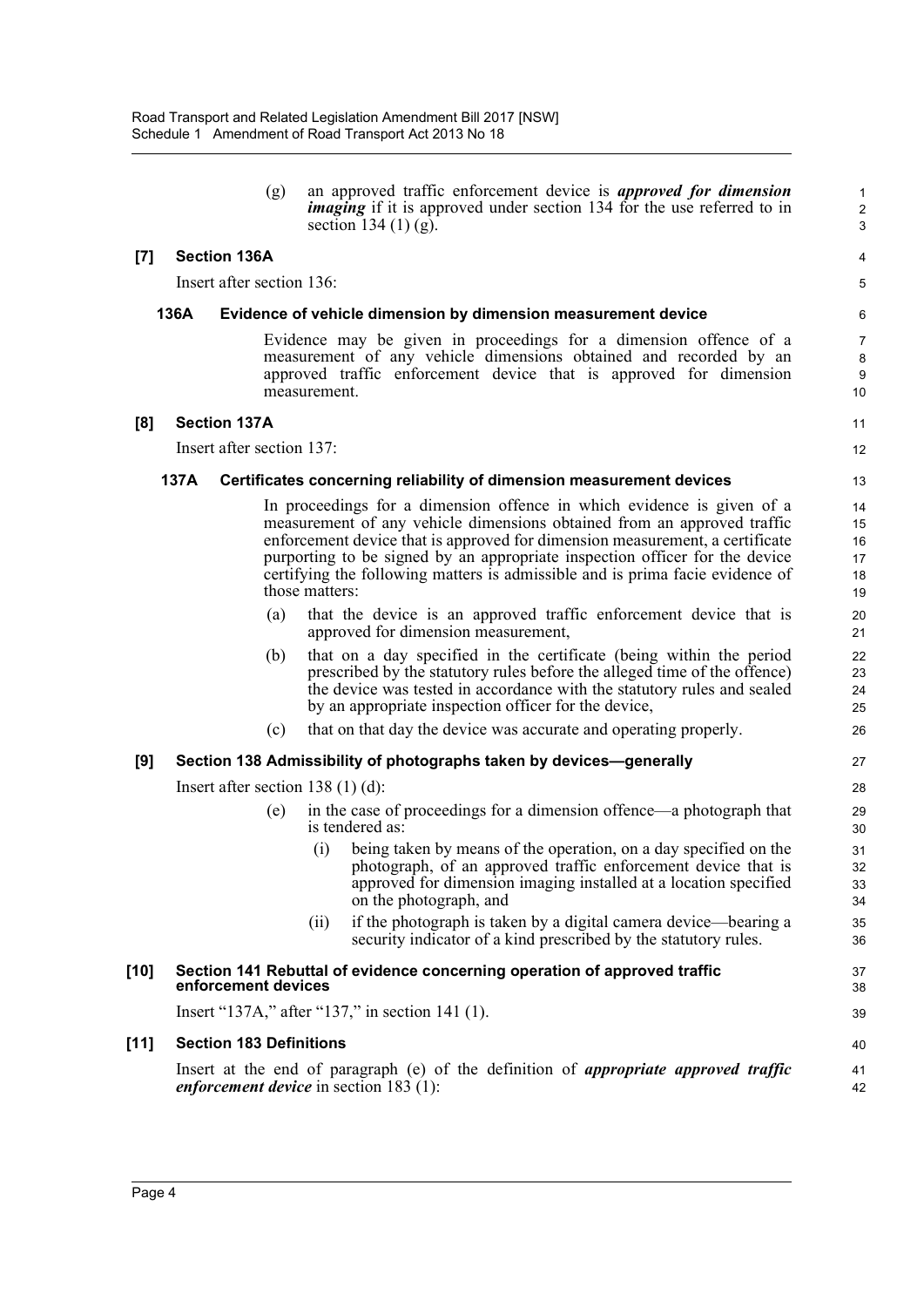|        | , or                                                                                                                                                                                                                                                               | $\mathbf{1}$             |
|--------|--------------------------------------------------------------------------------------------------------------------------------------------------------------------------------------------------------------------------------------------------------------------|--------------------------|
|        | (f)<br>in the case of a dimension offence—an approved traffic enforcement<br>device that is approved for dimension imaging.                                                                                                                                        | $\boldsymbol{2}$<br>3    |
| $[12]$ | Section 183 (1), definition of "camera recorded offence"                                                                                                                                                                                                           | 4                        |
|        | Insert after paragraph (f) of the definition of <i>camera recorded offence</i> :                                                                                                                                                                                   | 5                        |
|        | a dimension offence in respect of which the penalty notice or the court<br>(g)<br>attendance notice indicates that the offence was detected by an<br>appropriate approved traffic enforcement device for the offence.                                              | 6<br>$\overline{7}$<br>8 |
| 1.3    | Amendments concerning written-off heavy vehicles                                                                                                                                                                                                                   | 9                        |
| [1]    | <b>Section 4 Definitions</b>                                                                                                                                                                                                                                       | 10                       |
|        | Omit the definition of $NSW$ written-off vehicles register from section 4 (1).                                                                                                                                                                                     | 11                       |
|        | Insert in alphabetical order:                                                                                                                                                                                                                                      | 12                       |
|        | <b>Austroads</b> means Austroads Limited (ACN 136 812 390), and includes any<br>successor to or continuation of that company.                                                                                                                                      | 13<br>14                 |
|        | licensed repairer means a person who holds a motor vehicle repairer's licence<br>within the meaning of the Motor Dealers and Repairers Act 2013.                                                                                                                   | 15<br>16                 |
|        | motor dealer has the same meaning as it has in the Motor Dealers and<br><i>Repairers Act 2013</i> , and includes any other person declared to be a motor<br>dealer by the statutory rules under this Act.                                                          | 17<br>18<br>19           |
|        | <i>motor vehicle recycler</i> has the same meaning as it has in the <i>Motor Dealers</i><br>and Repairers Act 2013, and includes any other person declared to be a motor<br>vehicle recycler by the statutory rules under this Act.                                | 20<br>21<br>22           |
|        | NSW written-off heavy vehicles register—see section 104B.                                                                                                                                                                                                          | 23                       |
|        | NSW written-off light vehicles register—see section 83.                                                                                                                                                                                                            | 24                       |
| [2]    | Part 4.5 (except in section 83 (3) (e) and as otherwise amended by this Act)                                                                                                                                                                                       | 25                       |
|        | Omit each word or expression specified in Column 1 of the following Table wherever<br>occurring (including definitions, headings and notes) and regardless of capitalisation.                                                                                      | 26<br>27                 |
|        | Insert instead the word or expression specified in Column 2 opposite the word or expression<br>specified in Column 1 with capitalisation that corresponds to that of the omitted word or<br>expression and rearrange any altered definitions in appropriate order: | 28<br>29<br>30           |
|        | <b>Table</b>                                                                                                                                                                                                                                                       | 31                       |
|        |                                                                                                                                                                                                                                                                    |                          |

| Column 1                                                                                                  | Column <sub>2</sub>                     |
|-----------------------------------------------------------------------------------------------------------|-----------------------------------------|
| <b>Current word or expression</b>                                                                         | <b>Replacement word or expression</b>   |
| NSW written-off vehicles register                                                                         | NSW written-off light vehicles register |
| written-off vehicle                                                                                       | written-off light vehicle               |
| written-off vehicles (except where occurring<br>in the expression "NSW written-off vehicles<br>register") | written-off light vehicles              |
| notifiable vehicle                                                                                        | notifiable light vehicle                |
| notifiable vehicles                                                                                       | notifiable light vehicles               |
| vehicle damage assessment                                                                                 | light vehicle damage assessment         |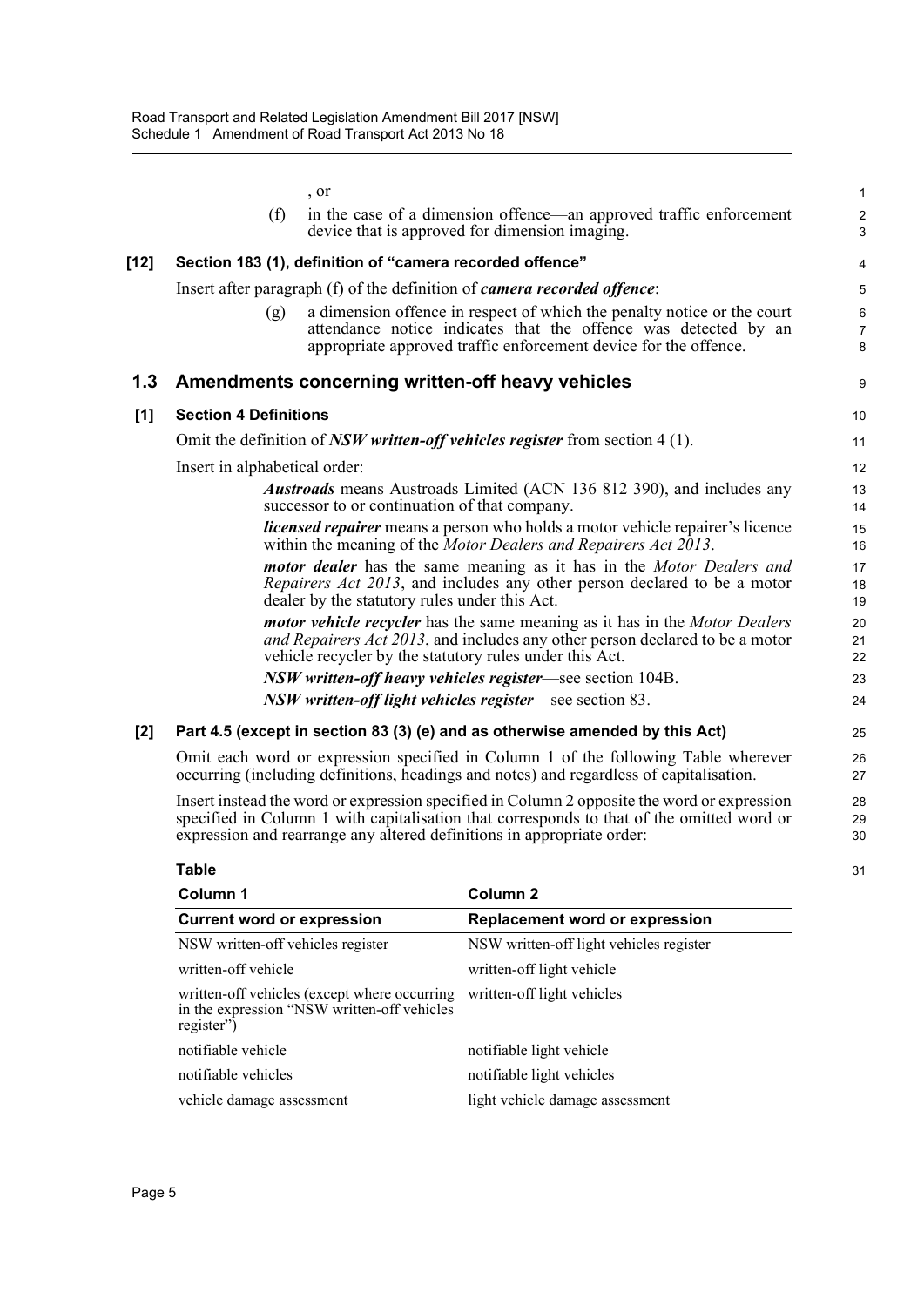Road Transport and Related Legislation Amendment Bill 2017 [NSW] Schedule 1 Amendment of Road Transport Act 2013 No 18

| Column 1           |                                                       | Column <sub>2</sub>                                                                                                                                                                                                                |
|--------------------|-------------------------------------------------------|------------------------------------------------------------------------------------------------------------------------------------------------------------------------------------------------------------------------------------|
|                    | <b>Current word or expression</b>                     | <b>Replacement word or expression</b>                                                                                                                                                                                              |
|                    | certificate of compliance                             | light vehicle certificate of compliance                                                                                                                                                                                            |
|                    | certificates of compliance                            | light vehicle certificates of compliance                                                                                                                                                                                           |
|                    | <b>Section 82 Definitions</b>                         |                                                                                                                                                                                                                                    |
|                    | dealer and motor vehicle recycler.                    | Omit the definitions of <i>Austroads</i> , <i>certificate of compliance</i> , <i>licensed repairer</i> , <i>motor</i>                                                                                                              |
|                    | Insert in alphabetical order:                         |                                                                                                                                                                                                                                    |
|                    |                                                       | light vehicle certificate of compliance means a light vehicle certificate of<br>compliance issued by a licensed repairer under this Part.                                                                                          |
|                    | 89, 90, 96 and 98 (1), (4) and (5)                    | Sections 82 (definition of "vehicle identifier"), 84 (3), (4) and (5), 86 (1), 88 (1) and (2),                                                                                                                                     |
|                    |                                                       | Omit "a vehicle" wherever occurring. Insert instead "a light vehicle".                                                                                                                                                             |
|                    | Section 83 NSW written-off light vehicles register    |                                                                                                                                                                                                                                    |
|                    |                                                       | Omit "about vehicles" from section 83 (1). Insert instead "about light vehicles".                                                                                                                                                  |
|                    | Sections 83 (3), 84 (1), 97 (1) and 103 (3)           |                                                                                                                                                                                                                                    |
|                    |                                                       | Omit "any vehicle" wherever occurring. Insert instead "any light vehicle".                                                                                                                                                         |
|                    | Section 84 Registration of written-off light vehicles |                                                                                                                                                                                                                                    |
|                    | Omit section 84 (6). Insert instead:                  |                                                                                                                                                                                                                                    |
| (6)                | In this section:                                      |                                                                                                                                                                                                                                    |
|                    |                                                       | <i>interstate written-off light vehicle</i> means a light vehicle recorded on a register<br>of written-off vehicles (however described) of another jurisdiction as:                                                                |
|                    | (a)                                                   | a statutory written-off light vehicle or similar (being a light vehicle that<br>is not permitted to be registered in that jurisdiction by the vehicle<br>registration authority of that jurisdiction), or                          |
|                    | (b)<br>recorded.                                      | a repairable written-off light vehicle or similar (being a light vehicle<br>that may in certain circumstances be registered in that jurisdiction), but<br>only if that vehicle has not been registered in Australia since being so |
|                    | Part 4.5, Division 3, heading                         |                                                                                                                                                                                                                                    |
|                    | Insert "light" after "damaged".                       |                                                                                                                                                                                                                                    |
|                    | <b>Section 88 Notifiable light vehicles</b>           |                                                                                                                                                                                                                                    |
|                    |                                                       | Omit "jurisdiction, and" from section 88 (1) (c) (iii). Insert instead "jurisdiction.".                                                                                                                                            |
| Section 88 (1) (d) |                                                       |                                                                                                                                                                                                                                    |
|                    | Omit the paragraph.                                   |                                                                                                                                                                                                                                    |
|                    | Section 89 Light vehicles that are a total loss       |                                                                                                                                                                                                                                    |
|                    |                                                       | Omit "written off vehicle" from section 89 (1). Insert instead "written-off light vehicle".                                                                                                                                        |
|                    |                                                       |                                                                                                                                                                                                                                    |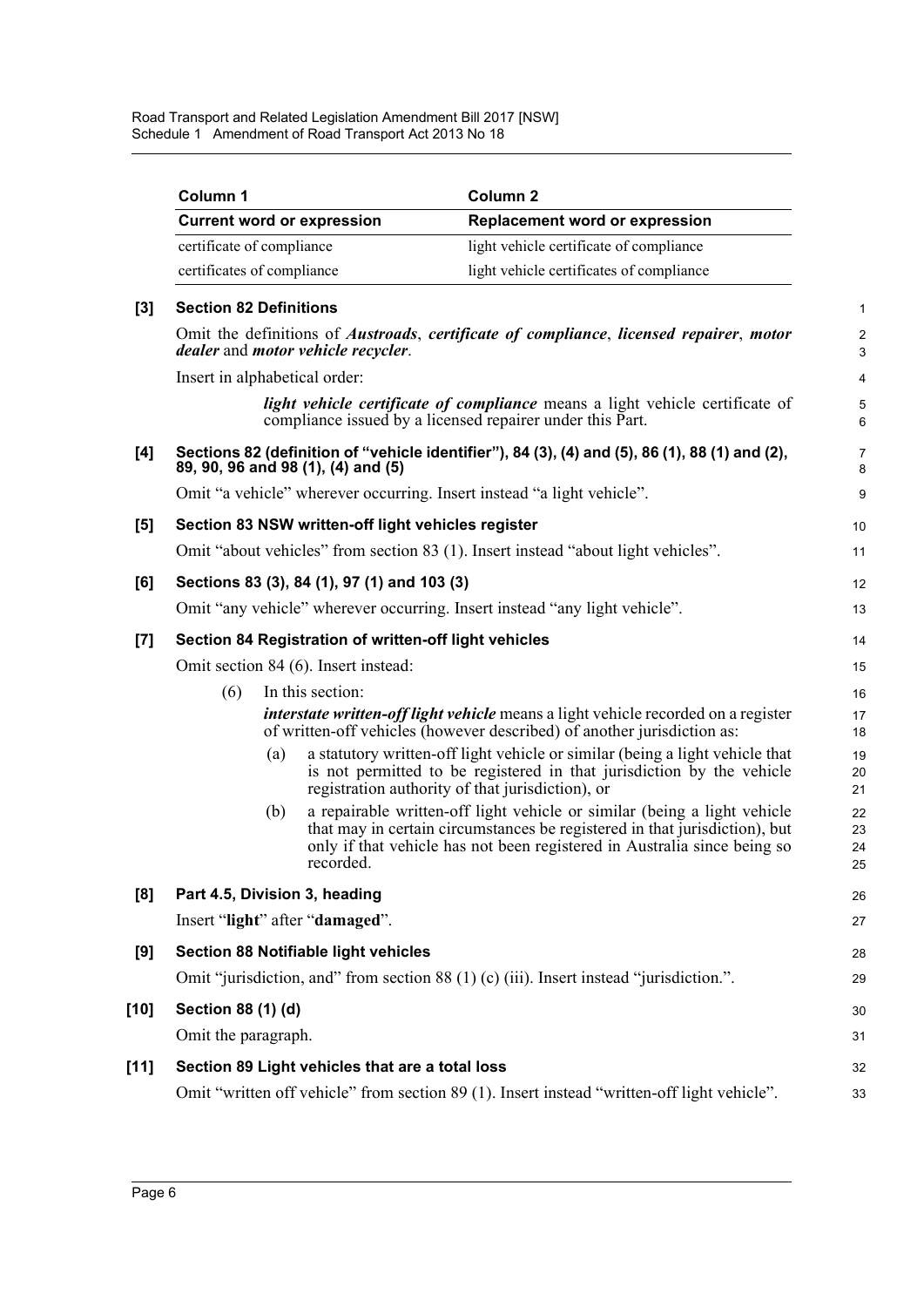| $[12]$ |      |                   | Section 98 Light vehicle certificates of compliance                                                                                                                                                                               | 1                         |
|--------|------|-------------------|-----------------------------------------------------------------------------------------------------------------------------------------------------------------------------------------------------------------------------------|---------------------------|
|        |      |                   | Insert at the end of section $98(1)$ :                                                                                                                                                                                            | 2                         |
|        |      |                   | <b>Note.</b> Section 12 of the Motor Dealers and Repairers Act 2013 makes it an offence for                                                                                                                                       | $\ensuremath{\mathsf{3}}$ |
|        |      |                   | a person to carry on the business of a motor vehicle repairer unless the person is the<br>holder of a motor vehicle repairer's licence. Section 15 of that Act also makes it an                                                   | 4<br>5                    |
|        |      |                   | offence for a motor vehicle repairer, in the course of business, to enter into an<br>agreement for any repair work to be done by another person who is not the holder of a                                                        | 6<br>$\boldsymbol{7}$     |
|        |      |                   | motor vehicle repairer's licence.                                                                                                                                                                                                 | 8                         |
| $[13]$ |      |                   | Section 103 Statutory rules concerning written-off light vehicles                                                                                                                                                                 | 9                         |
|        |      |                   | Omit "class of vehicles" from section 103 (3). Insert instead "class of light vehicles".                                                                                                                                          | 10                        |
| $[14]$ |      | <b>Part 4.5A</b>  |                                                                                                                                                                                                                                   | 11                        |
|        |      |                   | Insert after Part 4.5:                                                                                                                                                                                                            | 12                        |
|        |      |                   | Part 4.5A Written-off heavy vehicles                                                                                                                                                                                              | 13                        |
|        |      | <b>Division 1</b> | <b>Preliminary</b>                                                                                                                                                                                                                | 14                        |
|        | 104A |                   | <b>Definitions</b>                                                                                                                                                                                                                | 15                        |
|        |      |                   | In this Part:                                                                                                                                                                                                                     | 16                        |
|        |      |                   | <i>former written-off heavy vehicle</i> has the meaning given by section 104B (1).                                                                                                                                                | 17                        |
|        |      |                   | heavy vehicle certificate of compliance means a heavy vehicle certificate of                                                                                                                                                      | 18                        |
|        |      |                   | compliance issued by a licensed repairer under this Part.                                                                                                                                                                         | 19                        |
|        |      |                   | <i>insurer</i> means a person who carries on the business of insuring vehicles, and<br>includes any other person declared to be an insurer by the statutory rules.                                                                | 20<br>21                  |
|        |      |                   | <b>non-repairable damage</b> means damage of a class, or damage caused in<br>circumstances, prescribed by the statutory rules.                                                                                                    | 22<br>23                  |
|        |      |                   | <i>notifiable heavy vehicle</i> —see section 104E.                                                                                                                                                                                | 24                        |
|        |      |                   | <i>repairable written-off heavy vehicle</i> has the meaning given by<br>section $104B(1)$ .                                                                                                                                       | 25<br>26                  |
|        |      |                   | self-insurer means any person who, in the course of a business, is the<br>registered operator for the number of notifiable heavy vehicles that may be                                                                             | 27                        |
|        |      |                   | prescribed by the statutory rules in respect of each of which there is no                                                                                                                                                         | 28<br>29                  |
|        |      |                   | insurance policy with an insurer covering loss or damage.                                                                                                                                                                         | 30                        |
|        |      |                   | statutory written-off heavy vehicle has the meaning<br>by<br>given<br>section $104B(1)$ .                                                                                                                                         | 31<br>32                  |
|        |      |                   | <i>total loss</i> —see section 104F.                                                                                                                                                                                              | 33                        |
|        |      |                   | vehicle identifier, in relation to a heavy vehicle, has the same meaning given<br>by section 525 of the <i>Heavy Vehicle National Law (NSW)</i> , and includes any<br>other kind of identifier prescribed by the statutory rules. | 34<br>35<br>36            |
|        |      | <b>Division 2</b> | Restrictions on registration of certain written-off heavy                                                                                                                                                                         | 37                        |
|        |      |                   | vehicles                                                                                                                                                                                                                          | 38                        |
|        | 104B |                   | NSW written-off heavy vehicles register                                                                                                                                                                                           | 39                        |
|        |      | (1)               | The Authority is to maintain a register of written-off heavy vehicles (the $NSW$                                                                                                                                                  | 40                        |
|        |      |                   | written-off heavy vehicles register) that records information about heavy<br>vehicles that the Authority has reason to believe:                                                                                                   | 41<br>42                  |
|        |      |                   |                                                                                                                                                                                                                                   |                           |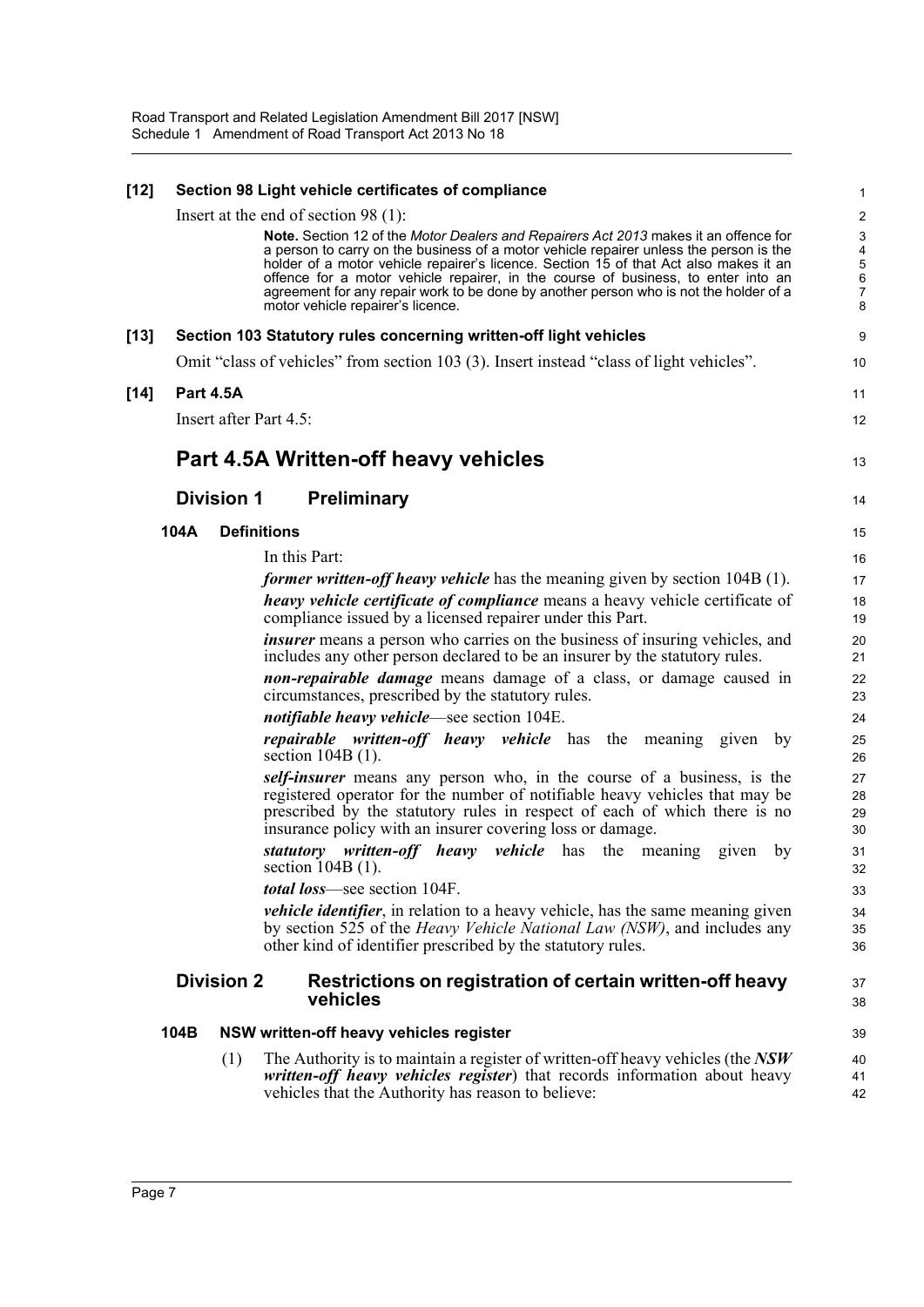|     | (a) | are written-off heavy vehicles of a kind that the statutory rules provide<br>are excluded from being registered regardless of whether they can be<br>repaired (statutory written-off heavy vehicles), or                                                                                                                                                                                                                                                        | $\mathbf{1}$<br>$\boldsymbol{2}$<br>3 |
|-----|-----|-----------------------------------------------------------------------------------------------------------------------------------------------------------------------------------------------------------------------------------------------------------------------------------------------------------------------------------------------------------------------------------------------------------------------------------------------------------------|---------------------------------------|
|     | (b) | are written-off heavy vehicles of a kind that the statutory rules provide<br>can be registered if they are repaired in the circumstances prescribed by<br>the statutory rules ( <i>repairable written-off heavy vehicles</i> ), or                                                                                                                                                                                                                              | 4<br>$\,$ 5 $\,$<br>6                 |
|     | (c) | were previously written-off heavy vehicles but which have since been<br>repaired and then registered (former written-off heavy vehicles).                                                                                                                                                                                                                                                                                                                       | $\overline{7}$<br>8                   |
| (2) |     | The register is to contain such information as the Authority thinks appropriate.                                                                                                                                                                                                                                                                                                                                                                                | 9                                     |
| (3) |     | In this section written-off heavy vehicle includes any heavy vehicle:                                                                                                                                                                                                                                                                                                                                                                                           | 10                                    |
|     | (a) | that has been assessed to be a total loss by a person in accordance with<br>Division 3, or                                                                                                                                                                                                                                                                                                                                                                      | 11<br>12                              |
|     | (b) | that has been disposed of to a motor vehicle recycler by a self-insurer, or                                                                                                                                                                                                                                                                                                                                                                                     | 13                                    |
|     | (c) | that has been demolished or dismantled by a motor vehicle recycler, or                                                                                                                                                                                                                                                                                                                                                                                          | 14                                    |
|     | (d) | that is in the control of a motor vehicle recycler and is intended to be<br>demolished or dismantled, or                                                                                                                                                                                                                                                                                                                                                        | 15<br>16                              |
|     | (e) | that is prescribed by the statutory rules.                                                                                                                                                                                                                                                                                                                                                                                                                      | 17                                    |
|     |     | <b>Registration of written-off heavy vehicles</b>                                                                                                                                                                                                                                                                                                                                                                                                               | 18                                    |
| (1) |     | The Authority must not register, renew or transfer the registration of any heavy<br>vehicle (or if the vehicle is registered, the Authority must cancel the<br>registration of the vehicle) if its vehicle identifier is the same as the vehicle<br>identifier of:                                                                                                                                                                                              | 19<br>20<br>21<br>22                  |
|     | (a) | a statutory written-off heavy vehicle or an interstate written-off heavy<br>vehicle, or                                                                                                                                                                                                                                                                                                                                                                         | 23<br>24                              |
|     | (b) | a written-off heavy vehicle that the Authority reasonably believes has<br>suffered non-repairable damage.                                                                                                                                                                                                                                                                                                                                                       | 25<br>26                              |
| (2) |     | If the Authority cancels the registration of a heavy vehicle under this section,<br>the Authority must immediately notify the registered operator of the vehicle of<br>the cancellation.                                                                                                                                                                                                                                                                        | 27<br>28<br>29                        |
| (3) |     | Despite section 2.8 of the <i>Motor Accident Injuries Act 2017</i> and section 14 (3)<br>of the Motor Accidents Compensation Act 1999, a third-party policy (within<br>the meaning of those Acts) is not cancelled immediately upon cancellation of<br>registration of a heavy vehicle under this section and continues to have effect<br>until the day on which the registered operator of the vehicle is given notice of<br>the cancellation of registration. | 30<br>31<br>32<br>33<br>34<br>35      |
| (4) |     | In this section:                                                                                                                                                                                                                                                                                                                                                                                                                                                | 36                                    |
|     |     | <i>interstate written-off heavy vehicle</i> means a heavy vehicle recorded on a<br>register of written-off vehicles (however described) of another jurisdiction as:                                                                                                                                                                                                                                                                                             | 37<br>38                              |
|     | (a) | a statutory written-off heavy vehicle or similar (being a heavy vehicle<br>that is not permitted to be registered in that jurisdiction by the vehicle<br>registration authority of that jurisdiction), or                                                                                                                                                                                                                                                       | 39<br>40<br>41                        |
|     | (b) | a repairable written-off heavy vehicle or similar (being a heavy vehicle<br>that may in certain circumstances be registered in that jurisdiction), but<br>only if that vehicle has not been registered in Australia since being so<br>recorded.                                                                                                                                                                                                                 | 42<br>43<br>44<br>45                  |
|     |     |                                                                                                                                                                                                                                                                                                                                                                                                                                                                 |                                       |

**104C Registration of written-off heavy vehicles**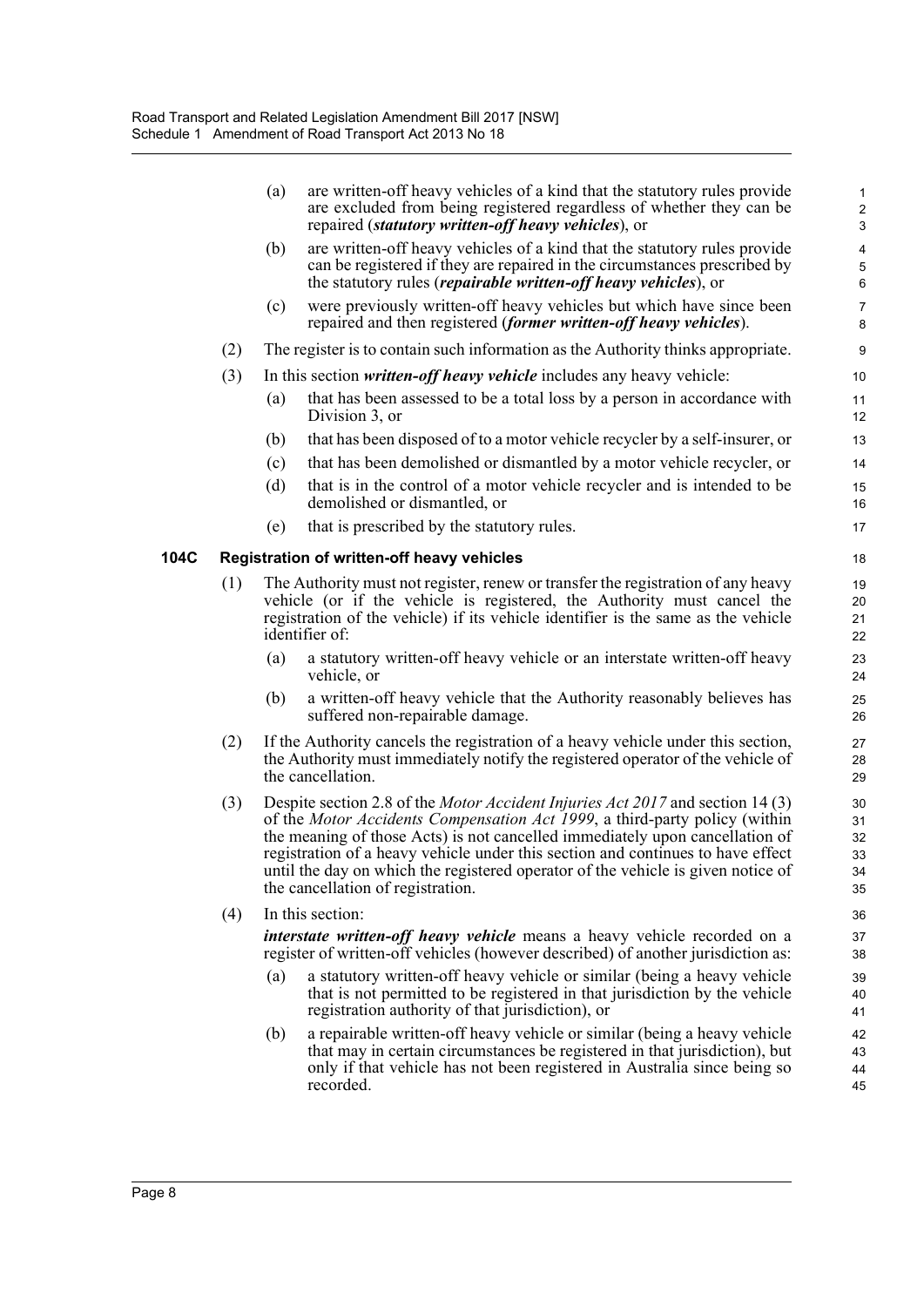| <b>Division 3</b> |     | Assessment of damaged heavy vehicles                                                                                                                                                                                                                                                    | 1                          |
|-------------------|-----|-----------------------------------------------------------------------------------------------------------------------------------------------------------------------------------------------------------------------------------------------------------------------------------------|----------------------------|
| 104D              |     | <b>Definitions</b>                                                                                                                                                                                                                                                                      | $\overline{c}$             |
|                   |     | In this Division:                                                                                                                                                                                                                                                                       | 3                          |
|                   |     | <b>assessor</b> means an insurer, self-insurer, motor vehicle recycler, motor dealer<br>or other person prescribed by the statutory rules.                                                                                                                                              | 4<br>5                     |
|                   |     | <i>heavy vehicle damage assessment</i> means an assessment made by or on behalf<br>of, and in the course of business of, an assessor as to whether or not a notifiable<br>heavy vehicle (anywhere in Australia) is a total loss.                                                        | $\boldsymbol{6}$<br>7<br>8 |
| 104E              |     | Notifiable heavy vehicles                                                                                                                                                                                                                                                               | 9                          |
|                   | (1) | For the purposes of this Part, a heavy vehicle is a <i>notifiable heavy vehicle</i> if<br>the vehicle:                                                                                                                                                                                  | 10<br>11                   |
|                   |     | complies (or complied at the time of manufacture) with the<br>(a)<br>requirements of all Australian Design Rules adopted by the statutory<br>rules applying to it, and                                                                                                                  | 12<br>13<br>14             |
|                   |     | is located anywhere in Australia but is linked to this jurisdiction<br>(b)<br>because:                                                                                                                                                                                                  | 15<br>16                   |
|                   |     | it is registered in this jurisdiction, or<br>(i)                                                                                                                                                                                                                                        | 17                         |
|                   |     | it was last registered in this jurisdiction, or<br>(ii)                                                                                                                                                                                                                                 | 18                         |
|                   |     | it has never been registered in Australia, but one or more of the<br>(iii)<br>incidents that caused the vehicle to be assessed as a total loss<br>occurred in this jurisdiction.                                                                                                        | 19<br>20<br>21             |
|                   | (2) | For the purposes of this Part, a heavy vehicle is also a <i>notifiable heavy vehicle</i><br>if it is a heavy vehicle prescribed by the statutory rules.                                                                                                                                 | 22<br>23                   |
| 104F              |     | Heavy vehicles that are a total loss                                                                                                                                                                                                                                                    | 24                         |
|                   | (1) | For the purposes of this Part, a heavy vehicle is a <b><i>total loss</i></b> if it has been<br>damaged, dismantled or demolished to the extent that its salvage value as a<br>written-off heavy vehicle plus the cost of repairing the vehicle for use on a<br>road would be more than: | 25<br>26<br>27<br>28       |
|                   |     | the market value of the vehicle immediately before the damage,<br>(a)<br>dismantling or demolition, or                                                                                                                                                                                  | 29<br>30                   |
|                   |     | if the vehicle is insured for a specified amount (known as the sum<br>(b)<br>insured), that specified amount.                                                                                                                                                                           | 31<br>32                   |
|                   | (2) | The statutory rules may:                                                                                                                                                                                                                                                                | 33                         |
|                   |     | prescribe other cases as cases in which a heavy vehicle is a total loss for<br>(a)<br>the purposes of this Part, and                                                                                                                                                                    | 34<br>35                   |
|                   |     | (b)<br>prescribe exceptions to this section.                                                                                                                                                                                                                                            | 36                         |
|                   | (3) | In this section:                                                                                                                                                                                                                                                                        | 37                         |
|                   |     | <i>market value</i> of a heavy vehicle means the price that the vehicle would bring<br>at open market, as determined (having regard to local market prices and the<br>age and condition of the vehicle) by the person who assesses whether or not<br>the vehicle is a total loss.       | 38<br>39<br>40<br>41       |
|                   |     | salvage value of a heavy vehicle means the value of the vehicle if sold for<br>scrap or parts, or in a damaged state, as determined by the person who assesses<br>whether or not the vehicle is a total loss.                                                                           | 42<br>43<br>44             |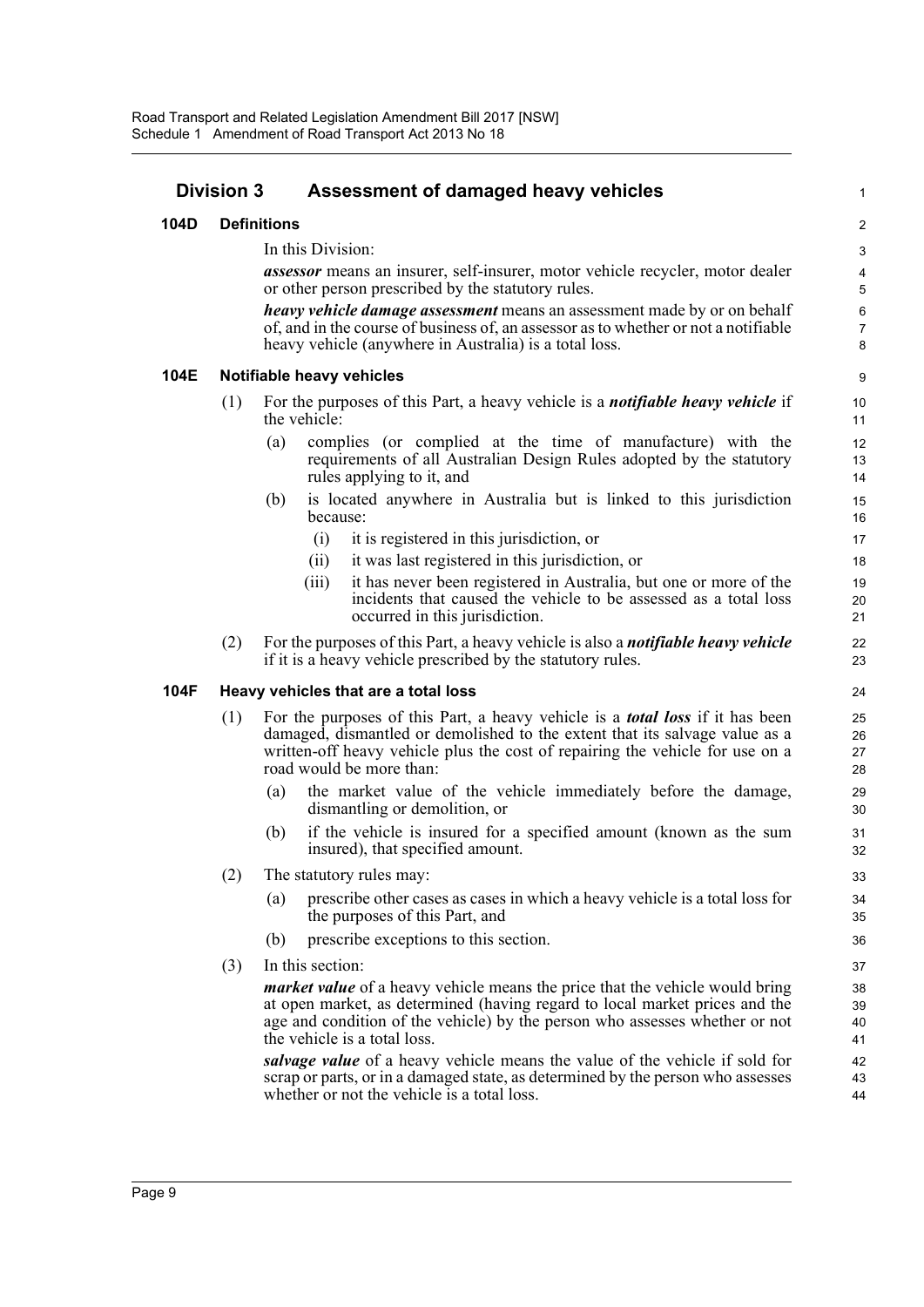#### **104G Assessments as to whether a heavy vehicle is a total loss**

- (1) An assessor must ensure that any heavy vehicle damage assessment made by or on behalf of the assessor is made by a person who:
	- (a) has the training, qualification or experience prescribed by the statutory rules for the purposes of this section, or

(b) acts on the advice of a person who has such training, qualifications or experience.

Maximum penalty: 20 penalty units.

(2) The Authority may, by notice in writing, exempt a person from subsection (1), before the relevant assessment is carried out. Such an exemption has effect only for the time specified in the exemption and if any conditions to which it is subject are complied with.

#### **104H Factors relevant to assessments**

An assessor must ensure that any heavy vehicle damage assessment made by or on behalf of the assessor:

- (a) includes an assessment of whether the vehicle has suffered non-repairable damage, and
- (b) bases any calculation of the cost of repair of the vehicle (for the purposes of assessing whether the vehicle is a total loss) on the standard of repairs, and the repair methods, prescribed by the statutory rules in relation to vehicles of that type.

Maximum penalty:

- (a) in the case of a corporation, 250 penalty units for a first offence or 500 penalty units for a second or subsequent offence, or
- (b) in any other case, 50 penalty units for a first offence or 100 penalty units for a second or subsequent offence.

#### **104I Provision of results of assessments**

- (1) An assessor must, if requested to do so by the registered operator or owner of a notifiable heavy vehicle or a person authorised by the Authority, provide the operator, owner or person with a written record of any heavy vehicle damage assessment made by or on behalf of the assessor of that vehicle setting out:
	- (a) a statement as to whether or not the vehicle has suffered non-repairable damage, and
	- (b) any other information prescribed by the statutory rules.

Maximum penalty: 20 penalty units.

- (2) An assessor must, if directed in writing to do so by an authorised officer, provide the Authority with a written record of any heavy vehicle damage assessment made by or on behalf of the assessor setting out:
	- (a) a statement as to whether or not the vehicle has suffered non-repairable damage, and
	- (b) any other information specified in the direction.

Maximum penalty: 20 penalty units.

(3) More than one direction may be issued under subsection (2). **Note.** Section 307C of the *Crimes Act 1900* makes it an offence for a person to produce a record under this section if the person does so knowing that the record is false or misleading. 43 44 45 46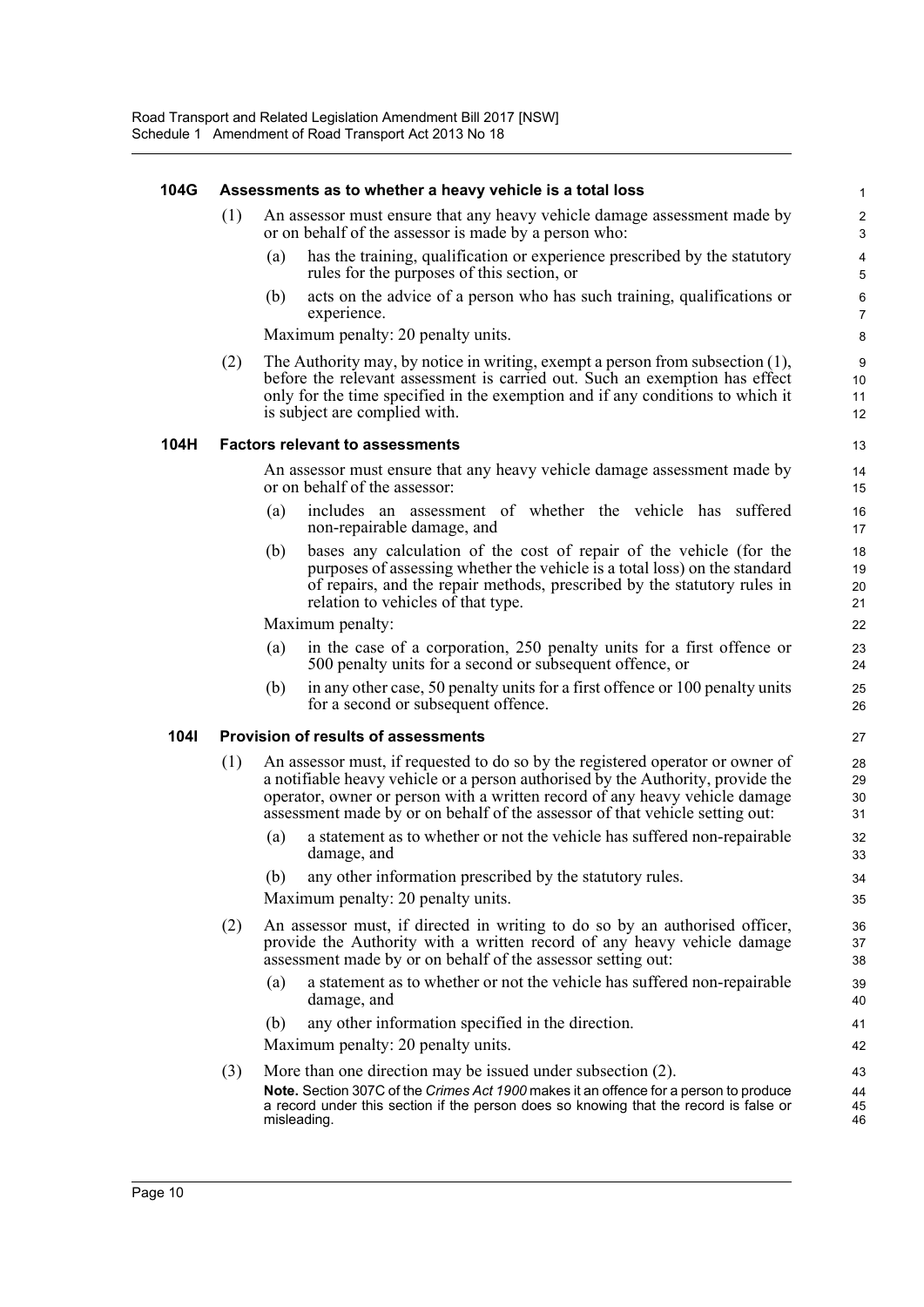#### **104J Information about written-off and demolished heavy vehicles**

- (1) An assessor must ensure that the Authority is provided with the information required by the statutory rules concerning each notifiable heavy vehicle that is assessed as being a total loss in the course of a heavy vehicle damage assessment conducted by or on behalf of the assessor:
	- within 7 days after the assessment and before the vehicle is sold or otherwise disposed of, or

- (b) within any other time prescribed by the statutory rules.
- (2) A self-insurer must ensure that the Authority is provided with the information required by the statutory rules concerning each notifiable heavy vehicle that is taken to be a total loss by virtue of being disposed of by the self-insurer (anywhere in Australia) to a motor vehicle recycler:
	- (a) within 7 days after the vehicle is disposed of, or
	- (b) within any other time prescribed by the statutory rules.
- (3) A motor vehicle recycler must ensure that the Authority is provided with the information required by the statutory rules concerning each notifiable heavy vehicle that the motor vehicle recycler intends to demolish or dismantle (anywhere in Australia) in the course of the business carried on by the motor vehicle recycler:
	- (a) within 7 days after the motor vehicle recycler forms the intention to demolish or dismantle the vehicle, or
	- (b) within any other time prescribed by the statutory rules.
- (4) Despite subsection (3), the information must be provided before the part of the vehicle to which the vehicle identifier is attached is sold or otherwise disposed of.
- (5) A person (other than an insurer) is not guilty of an offence against this section in respect of a failure to provide information concerning a notifiable heavy vehicle if the person proves to the court's satisfaction that the person believed, on reasonable grounds, that the required information concerning the vehicle had already been provided to the Authority by another person under this section.

Maximum penalty: 20 penalty units.

#### **104K Maintenance of records**

- (1) An assessor must maintain, and keep for at least 7 years, the following records in relation to each heavy vehicle damage assessment made by or on behalf of the assessor:
	- (a) the records required by the statutory rules,
	- (b) any other records that the Authority, by notice in writing, requires the assessor to maintain.
- (2) An authorised officer may, for the purposes of determining whether this Part has been complied with, direct in writing any person to produce any records required to be maintained under this Division.
- (3) A person must comply with such a direction within the time specified in the direction.

Maximum penalty: 20 penalty units.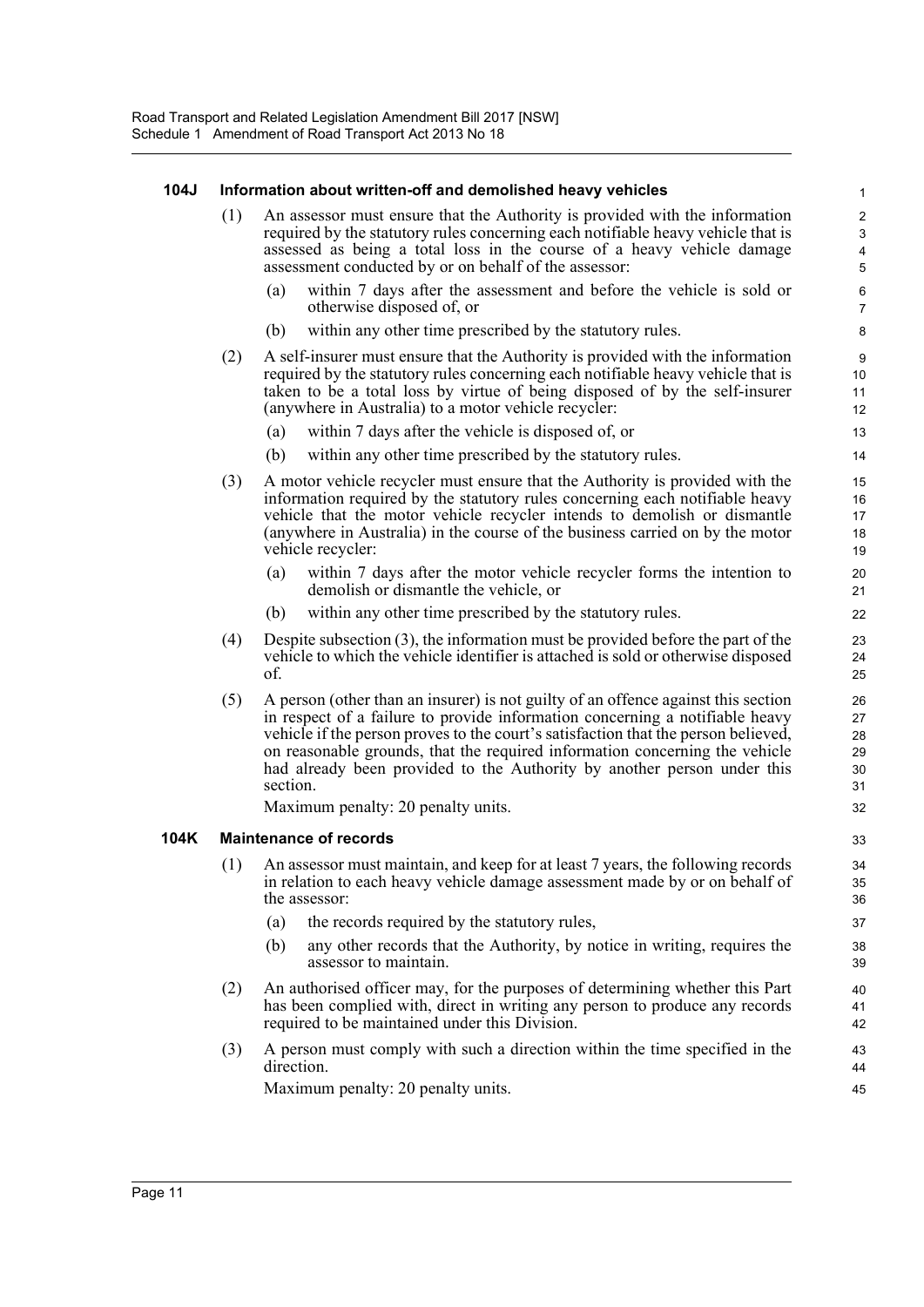#### **104L False assessments**

A person must not induce, attempt to influence, or coerce the making of a false heavy vehicle damage assessment or a heavy vehicle damage assessment that does not comply with this Part.

Maximum penalty:

- (a) in the case of a corporation, 250 penalty units for a first offence or 500 penalty units for a second or subsequent offence, or
- (b) in any other case, 50 penalty units for a first offence or 100 penalty units for a second or subsequent offence.

#### **104M Removal of vehicle identifiers of heavy vehicles**

An assessor must ensure that reasonable steps are taken to remove, deface, obliterate or destroy the vehicle identifier on any part of a heavy vehicle that has been assessed as being a total loss by or on behalf of the assessor, if required to do so:

- (a) by the statutory rules, or (b) by notice in writing served on the assessor by the Authority.
- Maximum penalty: 20 penalty units.

#### **104N Duty to attach written-off warning label to written-off heavy vehicles**

| (1) |     | An assessor must ensure that a written-off warning label is attached, in<br>accordance with the statutory rules, at all times to any heavy vehicle in the<br>person's possession or control that has been assessed as being a total loss: | 19<br>20<br>21 |
|-----|-----|-------------------------------------------------------------------------------------------------------------------------------------------------------------------------------------------------------------------------------------------|----------------|
|     | (a) | to the part of the vehicle to which the vehicle identifier is attached (in<br>the case of a dismantled vehicle), or                                                                                                                       | 22<br>23       |
|     | (b) | to the vehicle (in any other case).                                                                                                                                                                                                       | 24             |
| (2) |     | The label must be attached within the period in which the information must be<br>provided to the Authority about the vehicle under section 104J.                                                                                          | 25<br>26       |
|     |     | Maximum penalty: 20 penalty units.                                                                                                                                                                                                        | 27             |

#### **Division 4 General**

#### **104O Heavy vehicle certificates of compliance**

- (1) A licensed repairer may issue, in a form approved by the Authority, a heavy vehicle certificate of compliance in relation to a heavy vehicle if:
	- (a) the licensed repairer's licence is of a class that authorises the repairer to repair the type of vehicle, and the type of vehicle damage, the subject of certification, and
	- (b) the vehicle has been repaired by the licensed repairer or the repairer is satisfied that it has been repaired by another licensed repairer, and
	- (c) the licensed repairer is satisfied that the standard of repairs, and the repair methods used, are in accordance with the requirements adopted by or set out in the statutory rules.

**Note.** Section 12 of the *Motor Dealers and Repairers Act 2013* makes it an offence for a person to carry on the business of a motor vehicle repairer unless the person is the holder of a motor vehicle repairer's licence. Section 15 of that Act also makes it an offence for a motor vehicle repairer, in the course of business, to enter into an agreement for any repair work to be done by another person who is not the holder of a motor vehicle repairer's licence.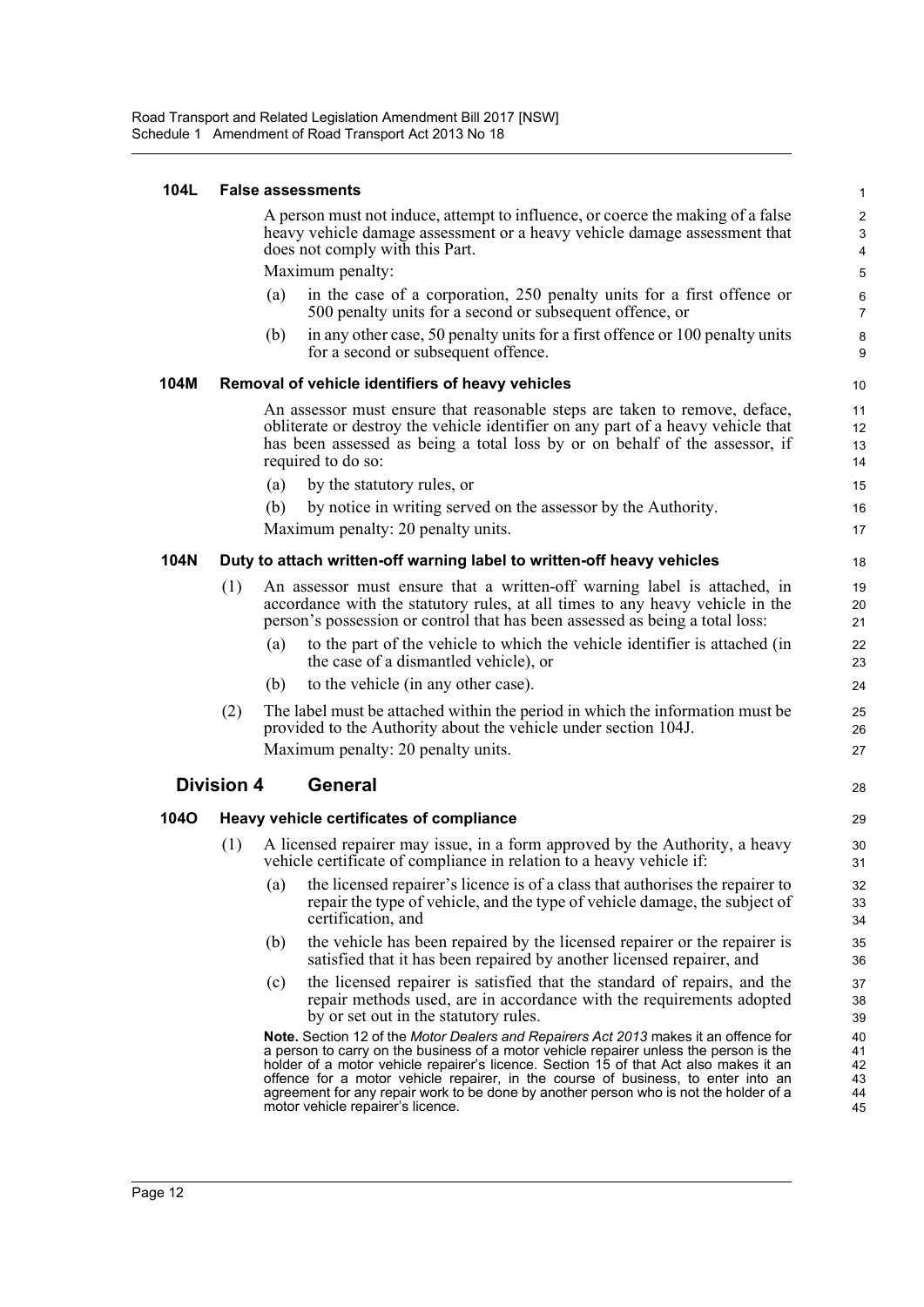|      | (2) |           | A licensed repairer must not issue a heavy vehicle certificate of compliance<br>that the repairer knows, or ought reasonably to know, is false or misleading in<br>a material particular.                                                              | $\mathbf{1}$<br>$\overline{2}$<br>3 |
|------|-----|-----------|--------------------------------------------------------------------------------------------------------------------------------------------------------------------------------------------------------------------------------------------------------|-------------------------------------|
|      |     |           | Maximum penalty: 20 penalty units.                                                                                                                                                                                                                     | 4                                   |
|      | (3) | means.    | A person must not attempt to obtain a heavy vehicle certificate of compliance<br>by a false or misleading statement or any misrepresentation or other dishonest<br>Maximum penalty: 20 penalty units.                                                  | 5<br>6<br>$\overline{7}$<br>8       |
|      | (4) |           | The Authority may do any of the following in respect of a heavy vehicle that                                                                                                                                                                           | 9                                   |
|      |     |           | is the subject of a heavy vehicle certificate of compliance referred to in<br>subsection $(2)$ or $(3)$ :                                                                                                                                              | 10<br>11                            |
|      |     | (a)       | amend the NSW written-off heavy vehicles register accordingly,                                                                                                                                                                                         | 12                                  |
|      |     | (b)       | suspend the registration of the vehicle,                                                                                                                                                                                                               | 13                                  |
|      |     | (c)       | refuse to transfer the registration of the vehicle,                                                                                                                                                                                                    | 14                                  |
|      |     | (d)       | cancel the registration of the vehicle.                                                                                                                                                                                                                | 15                                  |
|      | (5) |           | The Authority must not cancel the registration of a heavy vehicle unless it has<br>first given the registered operator of the vehicle at least 14 days' notice of the<br>proposed cancellation.                                                        | 16<br>17<br>18                      |
|      | (6) |           | A person who is not a licensed repairer must not purport to issue a heavy<br>vehicle certificate of compliance or advertise that the person is willing to issue<br>a heavy vehicle certificate of compliance.<br>Maximum penalty: 1,000 penalty units. | 19<br>20<br>21                      |
|      |     |           |                                                                                                                                                                                                                                                        | 22                                  |
|      |     |           |                                                                                                                                                                                                                                                        |                                     |
|      |     |           | Access to NSW written-off heavy vehicles register                                                                                                                                                                                                      | 23                                  |
| 104P | (1) |           | The Authority is not to provide access to the NSW written-off heavy vehicles<br>register except as provided by this section.                                                                                                                           | 24<br>25                            |
|      | (2) |           | The Authority may allow the following to have access to the register:                                                                                                                                                                                  | 26                                  |
|      |     | (a)       | a government department, a public authority, a local authority or the<br>NSW Police Force,                                                                                                                                                             | 27<br>28                            |
|      |     | (b)       | a government department, a public authority, a local authority or the<br>police force of another jurisdiction,                                                                                                                                         | 29<br>30                            |
|      |     | (c)       | Austroads, but only for the purpose of its national database of<br>written-off heavy vehicles and information about them,                                                                                                                              | 31<br>32                            |
|      |     | (d)       | an insurer, self-insurer, motor vehicle recycler or motor dealer,                                                                                                                                                                                      | 33                                  |
|      |     | (e)       | any other person or body, or class of persons or bodies, prescribed by<br>the statutory rules.                                                                                                                                                         | 34<br>35                            |
|      | (3) | register. | The Authority may provide a person or body with information contained in the                                                                                                                                                                           | $36\,$<br>37                        |
|      | (4) |           | The Authority may:                                                                                                                                                                                                                                     | 38                                  |
|      |     | (a)       | impose any conditions that the Authority considers appropriate on the<br>provision of access, or the provision of information, under this section,<br><sub>or</sub>                                                                                    | 39<br>40<br>41                      |
|      |     | (b)       | limit the level of detail to which access is provided under this section as<br>the Authority considers appropriate.                                                                                                                                    |                                     |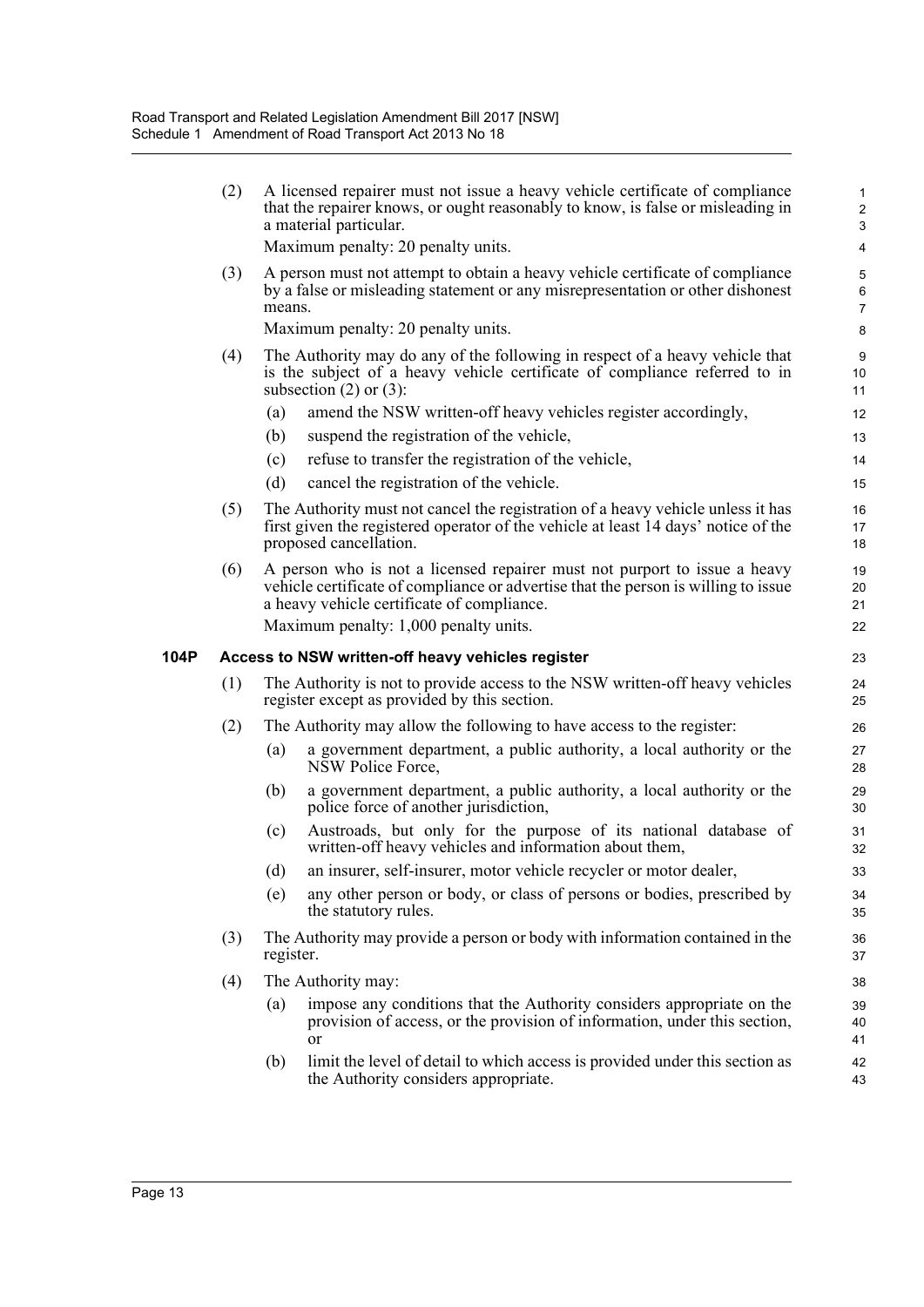| 104Q        |     |     | Interference with NSW written-off heavy vehicles register                                                                                                                                                                                                                                                                                                                                                                                                                                                                                     | 1                                      |
|-------------|-----|-----|-----------------------------------------------------------------------------------------------------------------------------------------------------------------------------------------------------------------------------------------------------------------------------------------------------------------------------------------------------------------------------------------------------------------------------------------------------------------------------------------------------------------------------------------------|----------------------------------------|
|             |     |     | A person must not, except as authorised by the Authority:                                                                                                                                                                                                                                                                                                                                                                                                                                                                                     | $\overline{c}$                         |
|             |     | (a) | obtain access to the NSW written-off heavy vehicles register or<br>information contained in the register, or                                                                                                                                                                                                                                                                                                                                                                                                                                  | 3<br>4                                 |
|             |     | (b) | make, alter or delete an entry in the register, or                                                                                                                                                                                                                                                                                                                                                                                                                                                                                            | 5                                      |
|             |     | (c) | interfere with the register in any other way.                                                                                                                                                                                                                                                                                                                                                                                                                                                                                                 | 6                                      |
|             |     |     | Maximum penalty: 250 penalty units.                                                                                                                                                                                                                                                                                                                                                                                                                                                                                                           | $\overline{7}$                         |
| 104R        |     |     | Unauthorised disclosure of information                                                                                                                                                                                                                                                                                                                                                                                                                                                                                                        | 8                                      |
|             |     |     | A person must not disclose any information obtained in connection with the<br>administration or execution of this Part, except:                                                                                                                                                                                                                                                                                                                                                                                                               | 9<br>10                                |
|             |     | (a) | in connection with the administration or execution of this Part or the<br>statutory rules made for the purposes of this Part, or                                                                                                                                                                                                                                                                                                                                                                                                              | 11<br>12                               |
|             |     | (b) | for the purposes of Austroads administering a national database of<br>written-off heavy vehicles and information about them and allowing<br>driver licensing and vehicle registration authorities in the other States<br>and Territories to have access to the information in the national<br>database, or                                                                                                                                                                                                                                    | 13<br>14<br>15<br>16<br>17             |
|             |     | (c) | for the purposes of any legal proceedings arising out of this Act or the<br>statutory rules or of any report of such proceedings, or                                                                                                                                                                                                                                                                                                                                                                                                          | 18<br>19                               |
|             |     | (d) | to the Secretary within the meaning of the Motor Dealers and Repairers<br><i>Act 2013</i> for the purposes of any disciplinary or legal proceedings<br>arising out of that Act or the regulations under that Act, or                                                                                                                                                                                                                                                                                                                          | 20<br>21<br>22                         |
|             |     | (e) | to Transport for NSW for the purpose of assisting Transport for NSW<br>to exercise its functions, or                                                                                                                                                                                                                                                                                                                                                                                                                                          | 23<br>24                               |
|             |     | (f) | in the circumstances prescribed by the statutory rules.                                                                                                                                                                                                                                                                                                                                                                                                                                                                                       | 25                                     |
|             |     |     | Maximum penalty: 20 penalty units.                                                                                                                                                                                                                                                                                                                                                                                                                                                                                                            | 26                                     |
| <b>104S</b> |     |     | <b>Certificate evidence</b>                                                                                                                                                                                                                                                                                                                                                                                                                                                                                                                   | 27                                     |
|             |     |     | A statement in a certificate purporting to have been issued by an Australian<br>Authority or Australian authorised officer that, at a specified time or during a<br>specified period, a specified vehicle was or was not on the NSW written-off<br>heavy vehicles register or a register of written-off heavy vehicles (however<br>described) kept under a law of another jurisdiction is admissible as evidence<br>in any legal proceedings and is, until admissible evidence is given to the<br>contrary, evidence of the matter certified. | 28<br>29<br>30<br>31<br>32<br>33<br>34 |
| 104T        |     |     | Statutory rules concerning written-off heavy vehicles                                                                                                                                                                                                                                                                                                                                                                                                                                                                                         | 35                                     |
|             | (1) |     | Without limiting Chapter 2, the statutory rules may make provision for or with<br>respect to the following matters:                                                                                                                                                                                                                                                                                                                                                                                                                           | 36<br>37                               |
|             |     | (a) | any matter relating to the registration of written-off heavy vehicles,                                                                                                                                                                                                                                                                                                                                                                                                                                                                        | 38                                     |
|             |     | (b) | any matter relating to the making of heavy vehicle damage assessments<br>under this Part, including the conduct or duties of persons making those<br>assessments,                                                                                                                                                                                                                                                                                                                                                                             | 39<br>40<br>41                         |
|             |     | (c) | any matter relating to the making and keeping of records under this Part<br>and the furnishing of information and records,                                                                                                                                                                                                                                                                                                                                                                                                                    | 42<br>43                               |
|             |     | (d) | any matter relating to the repair of written-off heavy vehicles,                                                                                                                                                                                                                                                                                                                                                                                                                                                                              | 44                                     |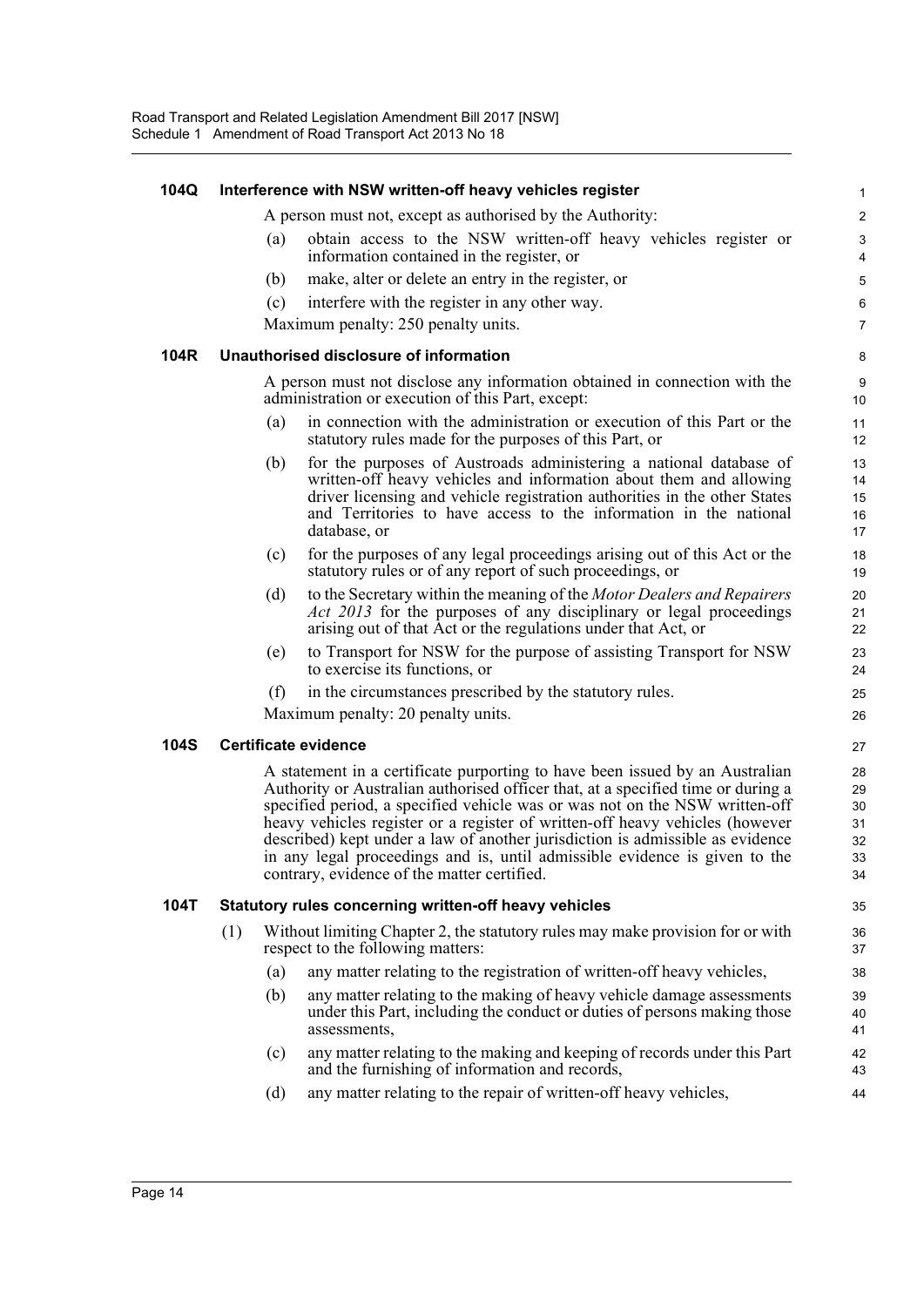|     |             |           | any matter relating to the issue of heavy vehicle certificates of<br>(e)<br>compliance, including the conduct or duties of persons issuing<br>certificates of compliance,                                                                                                                                                                                            | $\mathbf{1}$<br>$\overline{c}$<br>$\mathsf 3$ |
|-----|-------------|-----------|----------------------------------------------------------------------------------------------------------------------------------------------------------------------------------------------------------------------------------------------------------------------------------------------------------------------------------------------------------------------|-----------------------------------------------|
|     |             |           | any matter relating to written-off warning labels,<br>(f)                                                                                                                                                                                                                                                                                                            | 4                                             |
|     |             |           | the disclosure of information obtained in connection with the<br>(g)<br>administration or execution of this Part.                                                                                                                                                                                                                                                    | $\sqrt{5}$<br>6                               |
|     |             | (2)       | The statutory rules may require any person to provide the Authority with the<br>information prescribed by the statutory rules concerning any notifiable heavy<br>vehicle that is assessed as being a total loss while in the care, custody or<br>control of the person (anywhere in Australia).                                                                      | 7<br>8<br>9<br>10                             |
|     |             | (3)       | The statutory rules may exempt, with or without conditions, any heavy<br>vehicle, any class of heavy vehicles or any class of persons from the operation<br>of all or any of the provisions of this Part.                                                                                                                                                            | 11<br>12<br>13                                |
|     |             | (4)       | The statutory rules may adopt a provision set out in any specified publication.                                                                                                                                                                                                                                                                                      | 14                                            |
|     | <b>104U</b> | this Part | Determination of first offences and second and subsequent offences against                                                                                                                                                                                                                                                                                           | 15<br>16                                      |
|     |             |           | For the purposes of section 9 in its application to offences against provisions<br>of this Part, it is declared that there is no applicable re-offending period for<br>such offences.<br>Note. Section 9 provides for the determination of whether an offence against a<br>provision of this Act or the statutory rules is a first offence or a second or subsequent | 17<br>18<br>19<br>20<br>21                    |
|     |             |           | offence.                                                                                                                                                                                                                                                                                                                                                             | 22                                            |
| 1.4 |             |           | Amendment concerning savings and transitional provisions                                                                                                                                                                                                                                                                                                             | 23                                            |
|     |             |           | Schedule 4 Savings, transitional and other provisions                                                                                                                                                                                                                                                                                                                | 24                                            |
|     |             |           | Insert at the end of the Schedule, with appropriate Part and clause numbering:                                                                                                                                                                                                                                                                                       | 25                                            |
|     | <b>Part</b> |           | Provisions consequent on enactment of Road<br><b>Transport and Related Legislation Amendment Act</b><br>2017                                                                                                                                                                                                                                                         | 26<br>27<br>28                                |
|     |             |           | <b>Written-off light vehicles</b>                                                                                                                                                                                                                                                                                                                                    | 29                                            |
|     |             | (1)       | Any light vehicle that was a statutory written-off vehicle for the purposes of<br>Part 4.5 of this Act immediately before its amendment by the amending Act is<br>taken to be a statutory written-off light vehicle for the purposes of Part 4.5 of<br>this Act (as amended).                                                                                        | 30<br>31<br>32<br>33                          |
|     |             | (2)       | Any vehicle that was a former written-off vehicle for the purposes of Part 4.5<br>of this Act immediately before its amendment by the amending Act is taken to<br>be a former written-off light vehicle for the purposes of Part 4.5 of this Act (as<br>amended).                                                                                                    | 34<br>35<br>36<br>37                          |
|     |             |           |                                                                                                                                                                                                                                                                                                                                                                      |                                               |
|     |             | (3)       | A vehicle that is recorded on the NSW written-off light vehicles register under<br>Part 4.5 of this Act as a former written-off light vehicle may also be referred<br>to as a repairable written-off light vehicle.                                                                                                                                                  | 38<br>39<br>40                                |
|     |             | (4)       | In this clause:                                                                                                                                                                                                                                                                                                                                                      | 41                                            |
|     |             |           | <b>amending Act</b> means the Road Transport and Related Legislation Amendment<br>Act 2017.                                                                                                                                                                                                                                                                          | 42<br>43                                      |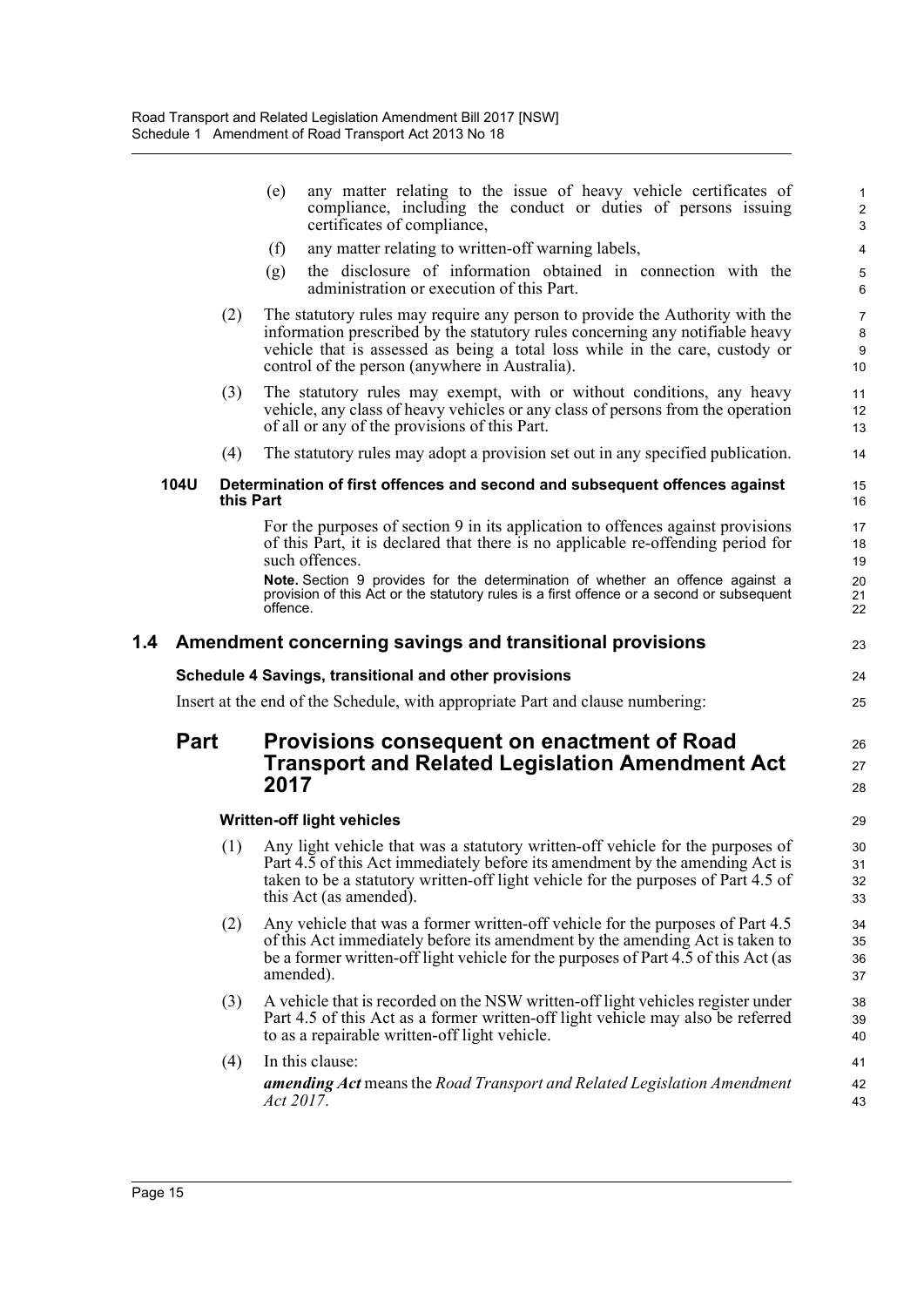<span id="page-22-0"></span>

|       | <b>Schedule 2</b>                |     | <b>Amendment of Driving Instructors Act 1992 No 3</b>                                                                                                                                                                                                                                                                                                          | $\mathbf{1}$               |
|-------|----------------------------------|-----|----------------------------------------------------------------------------------------------------------------------------------------------------------------------------------------------------------------------------------------------------------------------------------------------------------------------------------------------------------------|----------------------------|
| [1]   | <b>Section 2A Objects of Act</b> |     |                                                                                                                                                                                                                                                                                                                                                                | $\boldsymbol{2}$           |
|       |                                  |     | Insert "and performance" after "competency" in section 2A (a).                                                                                                                                                                                                                                                                                                 | 3                          |
| $[2]$ |                                  |     | Section 4 Meaning of "driving instructor"                                                                                                                                                                                                                                                                                                                      | 4                          |
|       |                                  |     | Omit section 4 (1). Insert instead:                                                                                                                                                                                                                                                                                                                            | 5                          |
|       | (1)                              |     | For the purposes of this Act, a <i>driving instructor</i> is a person:                                                                                                                                                                                                                                                                                         | 6                          |
|       |                                  | (a) | who:                                                                                                                                                                                                                                                                                                                                                           | $\overline{7}$             |
|       |                                  |     | (i)<br>instructs another person for the purpose of teaching that other<br>person to drive a motor vehicle, or                                                                                                                                                                                                                                                  | 8<br>9                     |
|       |                                  |     | tests or assesses another person for the purpose of enabling that<br>(i)<br>other person to obtain a driver licence or have it varied, and                                                                                                                                                                                                                     | 10<br>11                   |
|       |                                  | (b) | receives a monetary or other reward for so teaching, testing or assessing<br>(whether from the person being instructed, tested or assessed or<br>otherwise).                                                                                                                                                                                                   | 12<br>13<br>14             |
|       | (1A)                             |     | Subject to the regulations, any other reference in this Act (including<br>subsections $(2)$ and $(3)$ ) to a driving instructor or other person giving driving<br>instructions to another person includes a reference to testing or assessing<br>another person for the purpose of enabling that other person to obtain a driver<br>licence or have it varied. | 15<br>16<br>17<br>18<br>19 |
| $[3]$ | <b>Section 5</b>                 |     |                                                                                                                                                                                                                                                                                                                                                                | 20                         |
|       |                                  |     | Omit the section. Insert instead:                                                                                                                                                                                                                                                                                                                              | 21                         |
|       | 5                                |     | <b>Meaning of "driving school"</b>                                                                                                                                                                                                                                                                                                                             | 22                         |
|       |                                  |     | For the purposes of this Act, a <i>driving school</i> is a business (including any<br>franchise or co-operative) that:                                                                                                                                                                                                                                         | 23<br>24                   |
|       |                                  | (a) | provides persons with instructions for the purpose of teaching those<br>persons to drive motor vehicles, or                                                                                                                                                                                                                                                    | 25<br>26                   |
|       |                                  | (b) | tests or assesses persons for the purpose of enabling those persons to<br>obtain driver licences or have them varied.                                                                                                                                                                                                                                          | 27<br>28                   |
| [4]   |                                  |     | <b>Section 10 Prerequisites for licence</b>                                                                                                                                                                                                                                                                                                                    | 29                         |
|       |                                  |     | Insert at the end of section $10(1)(d)$ :                                                                                                                                                                                                                                                                                                                      | 30                         |
|       |                                  |     | , and                                                                                                                                                                                                                                                                                                                                                          | 31                         |
|       |                                  | (e) | either holds a working with children check clearance granted under the<br><i>Child Protection (Working with Children) Act 2012</i> that is applicable to<br>the work to be permitted by the licence or has a current application for<br>such clearance under that Act.                                                                                         | 32<br>33<br>34<br>35       |
| $[5]$ | <b>Section 10 (2)</b>            |     |                                                                                                                                                                                                                                                                                                                                                                | 36                         |
|       |                                  |     | Omit the subsection. Insert instead:                                                                                                                                                                                                                                                                                                                           | 37                         |
|       | (2)                              |     | An applicant for a licence is not eligible to be issued with a licence:                                                                                                                                                                                                                                                                                        | 38                         |
|       |                                  | (a) | while serving a period of good behaviour under section 36 of the <i>Road</i><br><i>Transport Act 2013</i> (or a corresponding provision under the law of any<br>other State or Territory), or                                                                                                                                                                  | 39<br>40<br>41             |
|       |                                  | (b) | if the applicant is subject to an interim bar under the <i>Child Protection</i><br>(Working with Children) Act 2012.                                                                                                                                                                                                                                           | 42<br>43                   |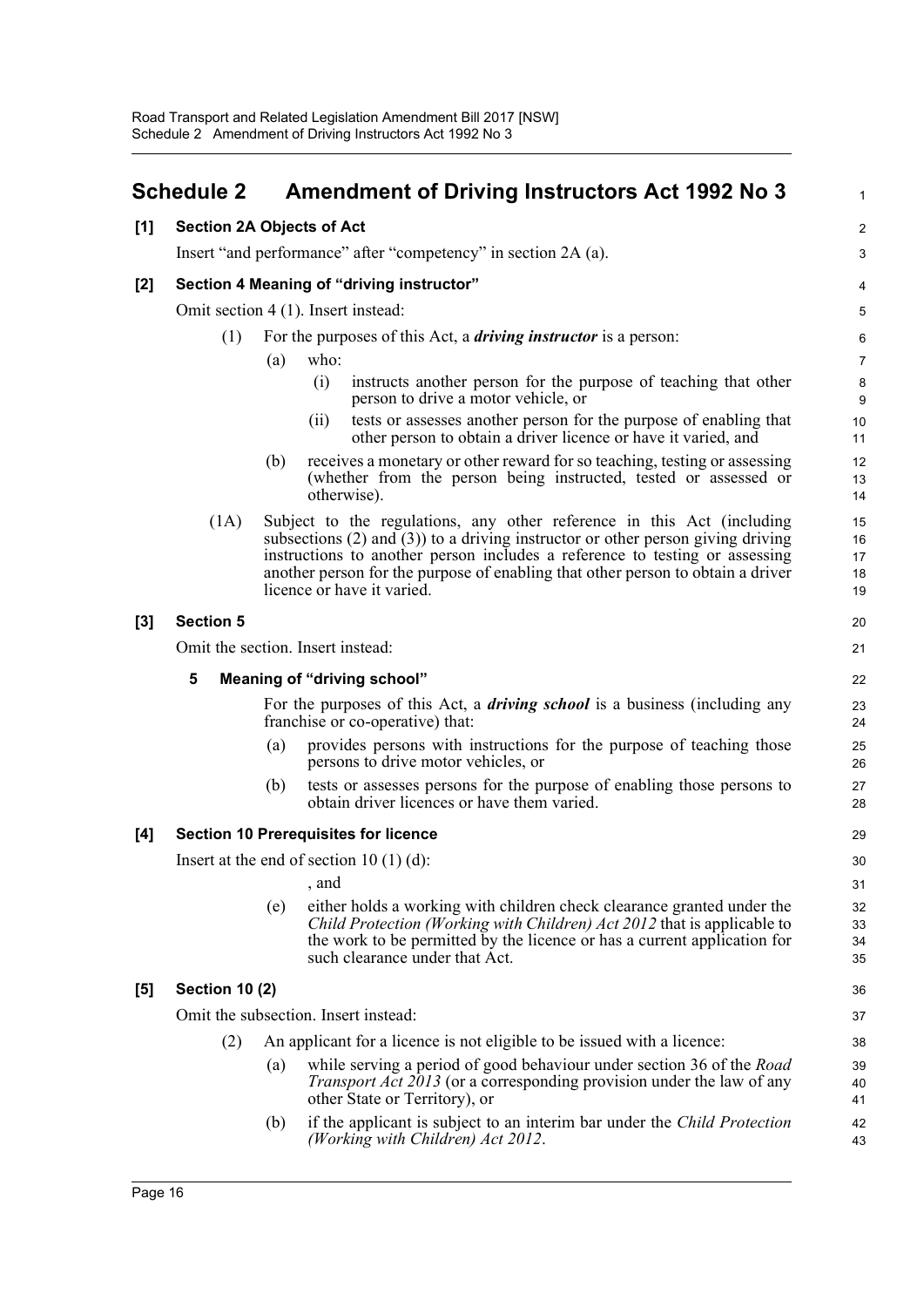| [6]    | Section 10 (4) (b)                     |     |     |                                                                                                                                                                                                                                                                                                | $\mathbf{1}$                               |
|--------|----------------------------------------|-----|-----|------------------------------------------------------------------------------------------------------------------------------------------------------------------------------------------------------------------------------------------------------------------------------------------------|--------------------------------------------|
|        | Omit the paragraph. Insert instead:    |     |     |                                                                                                                                                                                                                                                                                                | $\sqrt{2}$                                 |
|        |                                        | (b) |     | after considering a report on the person made under section 13 or any<br>other relevant matter, the Authority is satisfied that the person is of good<br>repute and good character.                                                                                                            | $\sqrt{3}$<br>$\overline{\mathbf{4}}$<br>5 |
| [7]    | Section 10 (5) and (6)                 |     |     |                                                                                                                                                                                                                                                                                                | 6                                          |
|        | Insert after section $10(4)$ :         |     |     |                                                                                                                                                                                                                                                                                                | $\overline{7}$                             |
|        | (5)                                    |     |     | Subsection $(1)$ (e) does not apply if the applicant would be exempt from a<br>working with children check clearance under the Child Protection (Working<br>with Children) Act 2012 for the work permitted by the licence.                                                                     | 8<br>9<br>10                               |
|        | (6)                                    |     |     | The Authority may exempt any person or class of persons from the<br>requirement under subsection $(1)$ (e) to hold a clearance or to have a current<br>application for such a clearance if the licence to be issued is limited to the<br>instruction of persons who are 18 years old or older. | 11<br>12<br>13<br>14                       |
| [8]    | <b>Section 15 Testing of applicant</b> |     |     |                                                                                                                                                                                                                                                                                                | 15                                         |
|        | Omit section 15 (d). Insert instead:   |     |     |                                                                                                                                                                                                                                                                                                | 16                                         |
|        |                                        | (d) |     | the applicant's ability:                                                                                                                                                                                                                                                                       | 17                                         |
|        |                                        |     | (i) | to teach persons to drive motor vehicles (or motor vehicles of the<br>relevant class), or                                                                                                                                                                                                      | 18<br>19                                   |
|        |                                        |     | (i) | to test or assess persons seeking to obtain or vary driver licences<br>for motor vehicles (or motor vehicles of the relevant class),                                                                                                                                                           | 20<br>21                                   |
| [9]    |                                        |     |     | Section 18 Grounds for refusal of application                                                                                                                                                                                                                                                  | 22                                         |
|        |                                        |     |     | Insert "good repute and" after "is a person of" in section $18(1)(b)$ .                                                                                                                                                                                                                        | 23                                         |
| [10]   | Section 18 (1) (g)                     |     |     |                                                                                                                                                                                                                                                                                                | 24                                         |
|        |                                        |     |     | Omit "convictions (within the State or elsewhere) for offences involving motor vehicles".                                                                                                                                                                                                      | 25                                         |
|        |                                        |     |     | Insert instead "offences (within the State or elsewhere) involving motor vehicles".                                                                                                                                                                                                            | 26                                         |
| $[11]$ | <b>Section 18 (2)</b>                  |     |     |                                                                                                                                                                                                                                                                                                | 27                                         |
|        | Omit the subsection. Insert instead:   |     |     |                                                                                                                                                                                                                                                                                                | 28                                         |
|        | (2)                                    |     |     | The Authority may refuse an application if:                                                                                                                                                                                                                                                    | 29                                         |
|        |                                        |     | and | (a) the applicant has been found guilty of an offence (within the State or<br>elsewhere) or is charged with an offence (within the State or elsewhere),                                                                                                                                        | 30<br>31<br>32                             |
|        |                                        | (b) |     | the Authority is satisfied that granting the application would be<br>inconsistent with any of the primary objects of this Act.                                                                                                                                                                 | 33<br>34                                   |
| [12]   | Section 18 (2A)                        |     |     |                                                                                                                                                                                                                                                                                                | 35                                         |
|        |                                        |     |     | Omit "been guilty of". Insert instead "engaged in".                                                                                                                                                                                                                                            | 36                                         |
| [13]   | <b>Section 19 Conditional licences</b> |     |     |                                                                                                                                                                                                                                                                                                | 37                                         |
|        | section $19(1)$ .                      |     |     | Omit "The conditions may include, for example, a condition restricting the licensee to<br>acting as a driving instructor in respect of motor vehicles of a specified class." from                                                                                                              | 38<br>39<br>40                             |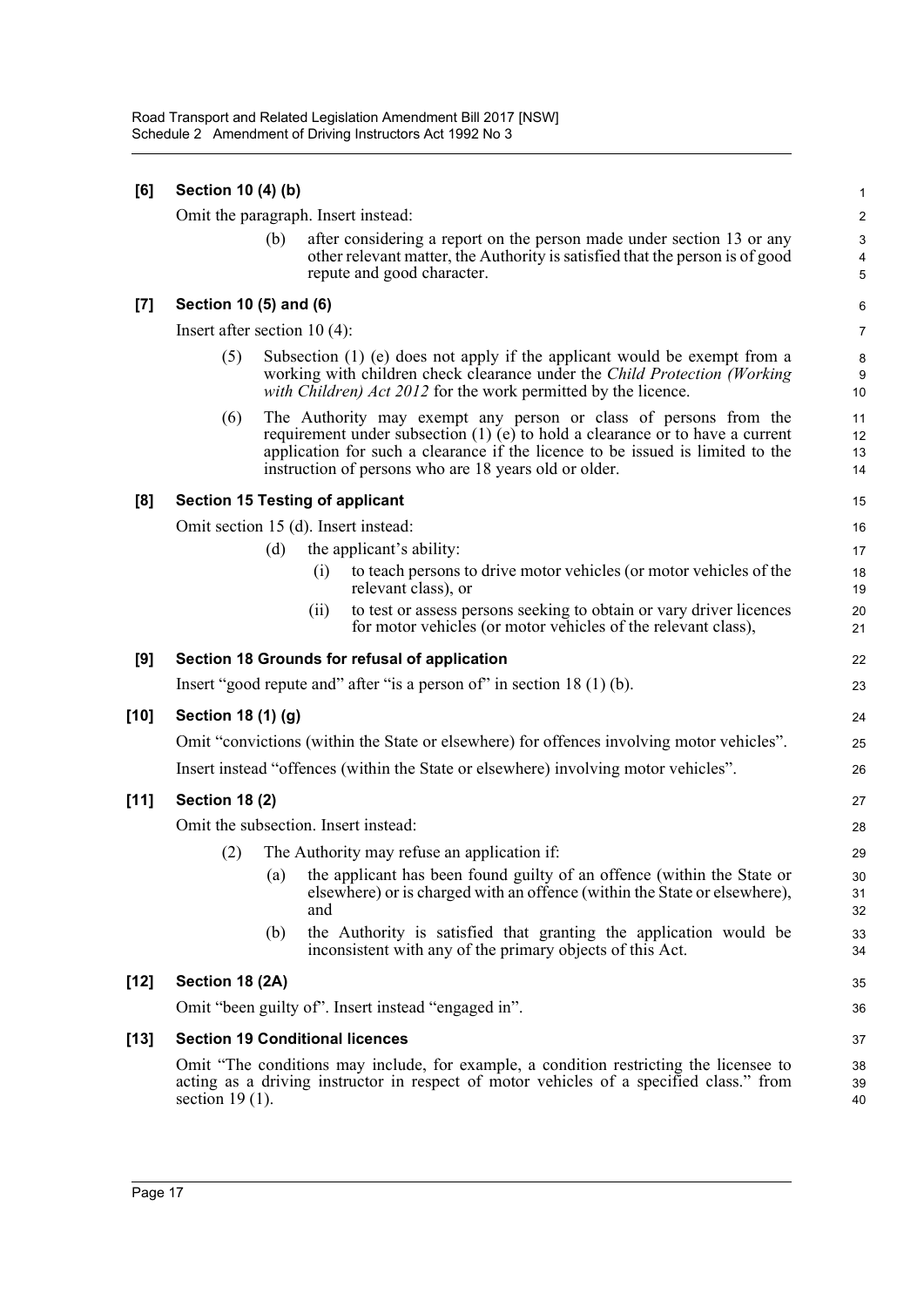| $[14]$ |                                  |     |           | Section 26 Grounds for suspension or cancellation of licence                                                                                                                                                                                                                                                                                                                                     | 1                                |
|--------|----------------------------------|-----|-----------|--------------------------------------------------------------------------------------------------------------------------------------------------------------------------------------------------------------------------------------------------------------------------------------------------------------------------------------------------------------------------------------------------|----------------------------------|
|        |                                  |     |           | Omit section 26 (1) (c). Insert instead:                                                                                                                                                                                                                                                                                                                                                         | $\overline{\mathbf{c}}$          |
|        |                                  | (c) |           | the holder of the licence:                                                                                                                                                                                                                                                                                                                                                                       | 3                                |
|        |                                  |     | (i)       | has been found guilty of an offence against this Act or the<br>regulations, or                                                                                                                                                                                                                                                                                                                   | 4<br>5                           |
|        |                                  |     | (ii)      | has been found guilty of, or has charges pending before a court<br>for, any other offence (within the State or elsewhere) and the<br>Authority is satisfied that suspending or cancelling the licence<br>will promote one or more of the primary objects of this Act,                                                                                                                            | 6<br>7<br>8<br>9                 |
| $[15]$ | Section 26 (1) (f)               |     |           |                                                                                                                                                                                                                                                                                                                                                                                                  | 10                               |
|        | Omit the paragraph.              |     |           |                                                                                                                                                                                                                                                                                                                                                                                                  | 11                               |
| $[16]$ | Section 26 (1) (g)               |     |           |                                                                                                                                                                                                                                                                                                                                                                                                  | 12                               |
|        |                                  |     |           | Omit "is guilty of". Insert instead "engaged in".                                                                                                                                                                                                                                                                                                                                                | 13                               |
| $[17]$ | Section 26 (1) (h)–(m)           |     |           |                                                                                                                                                                                                                                                                                                                                                                                                  | 14                               |
|        | Insert after section 26 (1) (g): |     |           |                                                                                                                                                                                                                                                                                                                                                                                                  | 15                               |
|        |                                  | (h) |           | the holder of the licence does not hold a working with children check<br>clearance under the Child Protection (Working with Children) Act 2012<br>or does not have a current application for such clearance under that Act,                                                                                                                                                                      | 16<br>17<br>18                   |
|        |                                  | (i) |           | the Authority is satisfied that the holder of the licence is not a person of<br>good repute or good character,                                                                                                                                                                                                                                                                                   | 19<br>20                         |
|        |                                  | (i) |           | the Authority is satisfied that the holder of the licence is not a fit and<br>proper person to act as a driving instructor,                                                                                                                                                                                                                                                                      | 21<br>22                         |
|        |                                  | (k) | licences, | the Authority has reason to believe that the holder of the licence has<br>engaged in bribery or fraud relating to the testing of applicants for driver<br>licences under the <i>Road Transport Act 2013</i> or former <i>Road Transport</i><br>(Driver Licensing) Act 1998 (or corresponding licences under the law in<br>any other State, or in any Territory or country) or the issue of those | 23<br>24<br>25<br>26<br>27<br>28 |
|        |                                  | (1) |           | having regard to the objects of the Act, the Authority is of the opinion<br>that the holder of the licence is a person who no longer displays the<br>competencies, or is no longer suitable, to act as a driving instructor,                                                                                                                                                                     | 29<br>30<br>31                   |
|        |                                  | (m) |           | the Authority is of the opinion that it would not be in the public interest<br>for the holder of the licence to continue to hold a licence having regard<br>to his or her record of offences (within the State or elsewhere) involving<br>motor vehicles.                                                                                                                                        | 32<br>33<br>34<br>35             |
| $[18]$ | Section 26 (1A)                  |     |           |                                                                                                                                                                                                                                                                                                                                                                                                  | 36                               |
|        | Insert after section $26(1)$ :   |     |           |                                                                                                                                                                                                                                                                                                                                                                                                  | 37                               |
|        | (1A)                             |     |           | The Authority may issue a caution to the holder of a licence instead of<br>suspending or cancelling the licence under subsection (1).                                                                                                                                                                                                                                                            | 38<br>39                         |
| $[19]$ | <b>Section 26 (2)</b>            |     |           |                                                                                                                                                                                                                                                                                                                                                                                                  | 40                               |
|        | Omit the subsection.             |     |           |                                                                                                                                                                                                                                                                                                                                                                                                  | 41                               |
| $[20]$ |                                  |     |           | Section 31 Appeal against decision of Authority                                                                                                                                                                                                                                                                                                                                                  | 42                               |
|        |                                  |     |           | Omit "21" from section 31 (4). Insert instead "28".                                                                                                                                                                                                                                                                                                                                              | 43                               |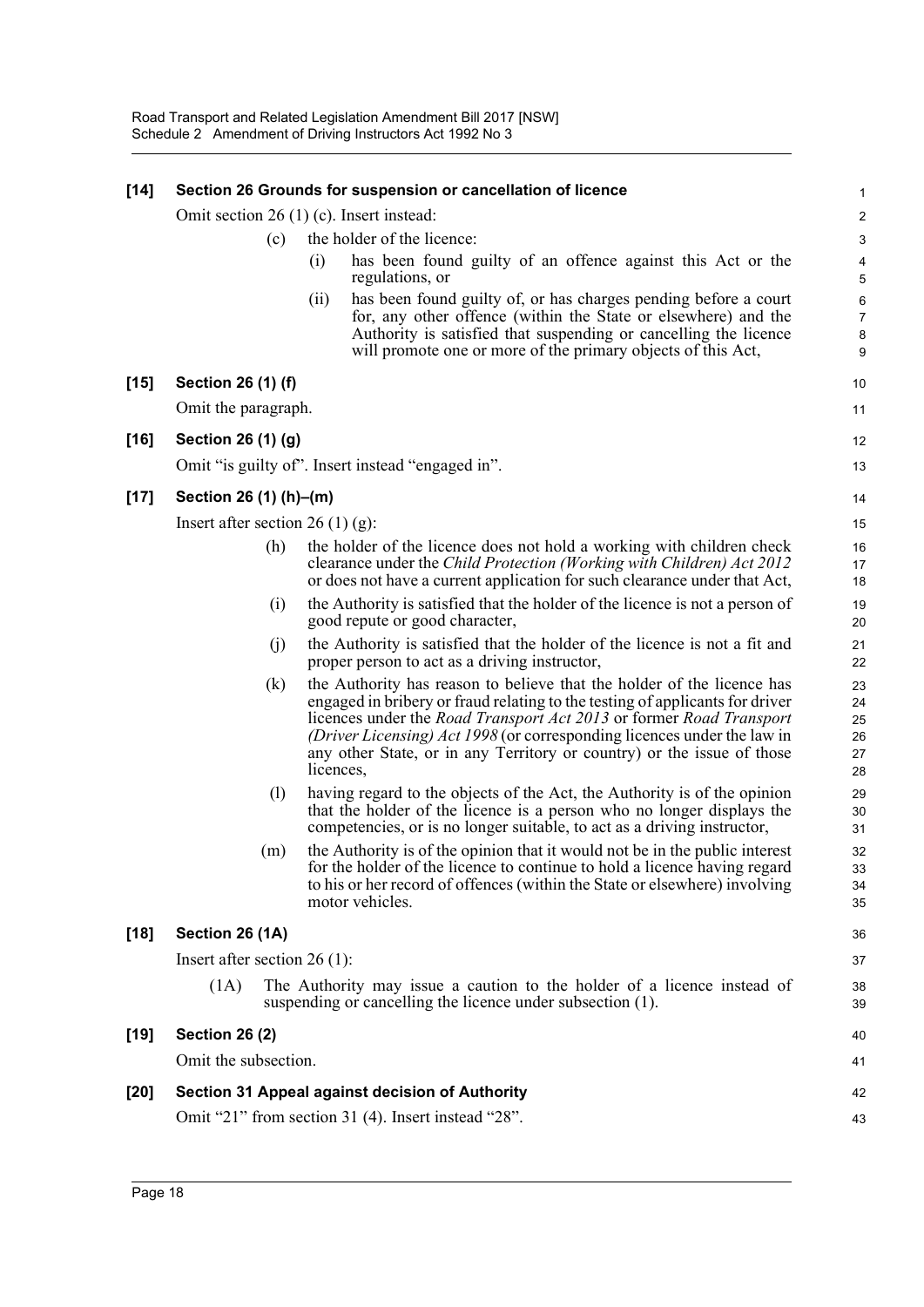| $[21]$ |                               |         | Section 36 Grounds on which prohibition order may be made                                                                                                                                         | 1              |  |  |  |  |
|--------|-------------------------------|---------|---------------------------------------------------------------------------------------------------------------------------------------------------------------------------------------------------|----------------|--|--|--|--|
|        |                               |         | Insert at the end of the section:                                                                                                                                                                 | 2              |  |  |  |  |
|        | (2)                           |         | Without limiting subsection $(1)$ $(b)$ , a prohibition order may also be made<br>against a person if:                                                                                            |                |  |  |  |  |
|        |                               | (a)     | the Local Court is satisfied that the person is conducting a driving<br>school or engaging in the control, management or administration of a<br>driving school, and                               | 5<br>6<br>7    |  |  |  |  |
|        |                               | (b)     | the person has been found guilty of an offence (within the State or<br>elsewhere), and                                                                                                            | 8<br>9         |  |  |  |  |
|        |                               | (c)     | the Local Court is satisfied that the making of the order will promote<br>one or more of the primary objects of this Act.                                                                         | 10<br>11       |  |  |  |  |
| $[22]$ |                               |         | Section 39 Appeal against making or variation of prohibition order                                                                                                                                | 12             |  |  |  |  |
|        |                               |         | Omit "21" from section 39 (2). Insert instead "28".                                                                                                                                               | 13             |  |  |  |  |
| $[23]$ |                               |         | Section 43 When order takes effect                                                                                                                                                                | 14             |  |  |  |  |
|        |                               |         | Omit "21" wherever occurring in section 43 (1) and (2). Insert instead "28".                                                                                                                      | 15             |  |  |  |  |
| $[24]$ | <b>Section 58</b>             |         |                                                                                                                                                                                                   | 16             |  |  |  |  |
|        |                               |         | Omit the section. Insert instead:                                                                                                                                                                 | 17             |  |  |  |  |
|        | 58                            |         | <b>Service of documents</b>                                                                                                                                                                       | 18             |  |  |  |  |
|        | (1)                           |         | A document that is authorised or required by this Act or the regulations to be<br>served on any person may be served by any of the following methods:                                             | 19<br>20       |  |  |  |  |
|        |                               | (a)     | in the case of an individual—by personal delivery to the person,                                                                                                                                  | 21             |  |  |  |  |
|        |                               | (b)     | by post to the address specified by the person for the service of<br>documents of that kind,                                                                                                      | 22<br>23       |  |  |  |  |
|        |                               | (c)     | in the case of an individual who has not specified such an address—by<br>post to the residential or business address of the person last known to<br>the person serving the document,              | 24<br>25<br>26 |  |  |  |  |
|        |                               | (d)     | in the case of a corporation—by post to the registered office or any other<br>office of the corporation or by leaving it at any such office with a person<br>apparently over the age of 16 years, | 27<br>28<br>29 |  |  |  |  |
|        |                               | (e)     | by email to an email address specified by the person for the service of<br>documents of that kind,                                                                                                | 30<br>31       |  |  |  |  |
|        |                               | (f)     | by any other method authorised by the regulations for the service of<br>documents of that kind.                                                                                                   | 32<br>33       |  |  |  |  |
|        | (2)                           | method. | Nothing in this section affects the operation of any provision of a law or of the<br>rules of a court authorising a document to be served on a person by any other                                | 34<br>35<br>36 |  |  |  |  |
|        | (3)                           |         | In this section, <i>serve</i> includes give or send.                                                                                                                                              | 37             |  |  |  |  |
| $[25]$ | <b>Section 59 Regulations</b> |         |                                                                                                                                                                                                   | 38             |  |  |  |  |
|        |                               |         | Insert after section 59 $(2)$ (i):                                                                                                                                                                | 39             |  |  |  |  |
|        |                               | (j)     | the types or classes of licences relating to driving instructors and the<br>conditions for each type or class.                                                                                    | 40<br>41       |  |  |  |  |
|        |                               |         |                                                                                                                                                                                                   |                |  |  |  |  |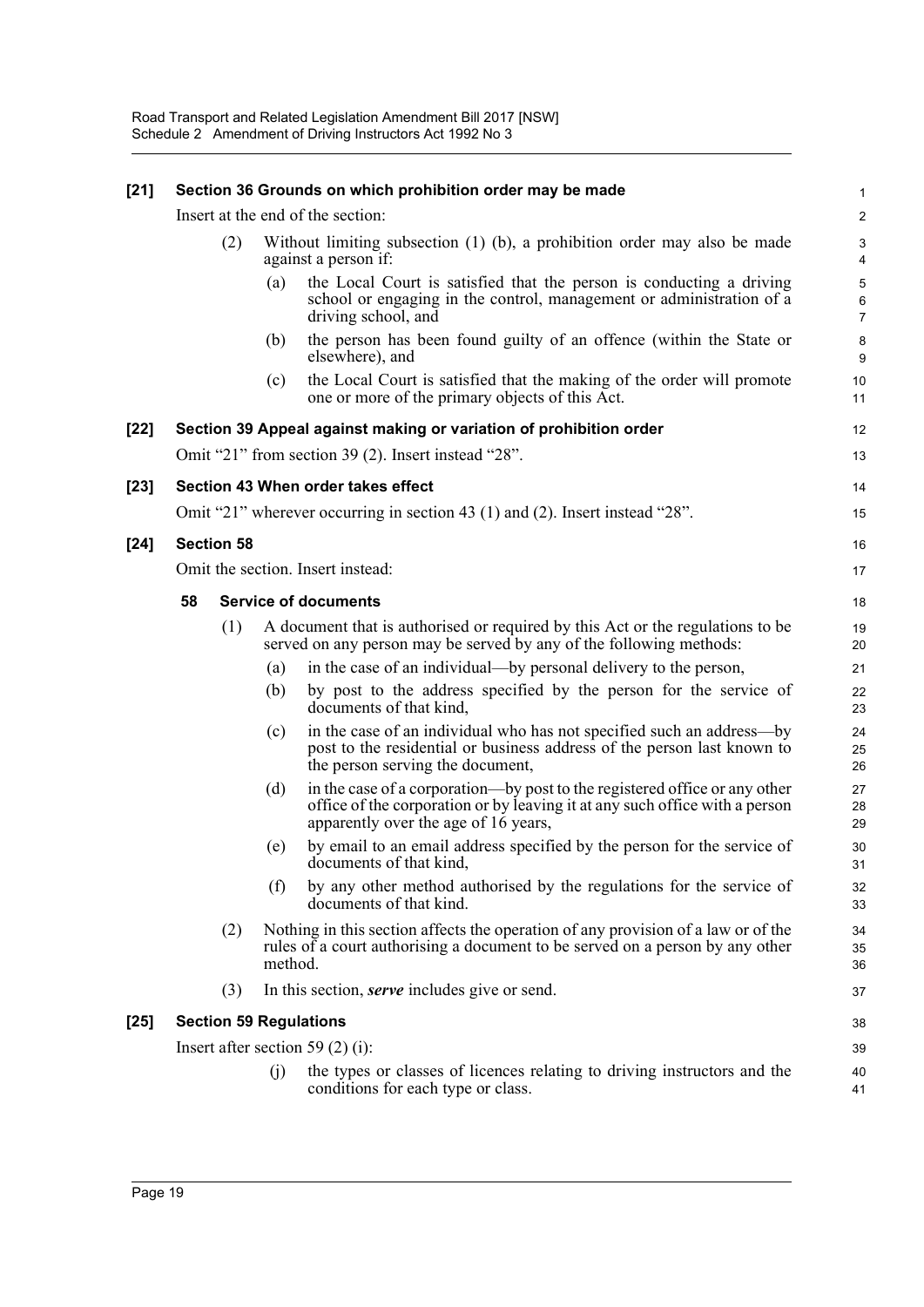|             | <b>Schedule 1 Savings and transitional provisions</b>                         | $\mathbf{1}$                                                                                                                                                                                                                                                                                                                                                                                                                                                                                                                                                                                                                                                                                                                                                                                                                                                                                                                                                                                                                                                                                                                                                                    |
|-------------|-------------------------------------------------------------------------------|---------------------------------------------------------------------------------------------------------------------------------------------------------------------------------------------------------------------------------------------------------------------------------------------------------------------------------------------------------------------------------------------------------------------------------------------------------------------------------------------------------------------------------------------------------------------------------------------------------------------------------------------------------------------------------------------------------------------------------------------------------------------------------------------------------------------------------------------------------------------------------------------------------------------------------------------------------------------------------------------------------------------------------------------------------------------------------------------------------------------------------------------------------------------------------|
|             |                                                                               |                                                                                                                                                                                                                                                                                                                                                                                                                                                                                                                                                                                                                                                                                                                                                                                                                                                                                                                                                                                                                                                                                                                                                                                 |
|             |                                                                               | 2                                                                                                                                                                                                                                                                                                                                                                                                                                                                                                                                                                                                                                                                                                                                                                                                                                                                                                                                                                                                                                                                                                                                                                               |
|             | any other Act that amends this Act.                                           | 3                                                                                                                                                                                                                                                                                                                                                                                                                                                                                                                                                                                                                                                                                                                                                                                                                                                                                                                                                                                                                                                                                                                                                                               |
|             |                                                                               | 4                                                                                                                                                                                                                                                                                                                                                                                                                                                                                                                                                                                                                                                                                                                                                                                                                                                                                                                                                                                                                                                                                                                                                                               |
|             |                                                                               | 5                                                                                                                                                                                                                                                                                                                                                                                                                                                                                                                                                                                                                                                                                                                                                                                                                                                                                                                                                                                                                                                                                                                                                                               |
|             |                                                                               | 6                                                                                                                                                                                                                                                                                                                                                                                                                                                                                                                                                                                                                                                                                                                                                                                                                                                                                                                                                                                                                                                                                                                                                                               |
|             |                                                                               | $\overline{7}$                                                                                                                                                                                                                                                                                                                                                                                                                                                                                                                                                                                                                                                                                                                                                                                                                                                                                                                                                                                                                                                                                                                                                                  |
| <b>Part</b> | Provisions consequent on Road Transport and                                   | 8<br>9                                                                                                                                                                                                                                                                                                                                                                                                                                                                                                                                                                                                                                                                                                                                                                                                                                                                                                                                                                                                                                                                                                                                                                          |
|             |                                                                               | 10                                                                                                                                                                                                                                                                                                                                                                                                                                                                                                                                                                                                                                                                                                                                                                                                                                                                                                                                                                                                                                                                                                                                                                              |
|             |                                                                               | 11                                                                                                                                                                                                                                                                                                                                                                                                                                                                                                                                                                                                                                                                                                                                                                                                                                                                                                                                                                                                                                                                                                                                                                              |
|             |                                                                               | 12                                                                                                                                                                                                                                                                                                                                                                                                                                                                                                                                                                                                                                                                                                                                                                                                                                                                                                                                                                                                                                                                                                                                                                              |
|             | Act 2017.                                                                     | 13                                                                                                                                                                                                                                                                                                                                                                                                                                                                                                                                                                                                                                                                                                                                                                                                                                                                                                                                                                                                                                                                                                                                                                              |
|             |                                                                               | 14                                                                                                                                                                                                                                                                                                                                                                                                                                                                                                                                                                                                                                                                                                                                                                                                                                                                                                                                                                                                                                                                                                                                                                              |
|             | Despite the amendments made by the amending Act, a person who tests or        | 15                                                                                                                                                                                                                                                                                                                                                                                                                                                                                                                                                                                                                                                                                                                                                                                                                                                                                                                                                                                                                                                                                                                                                                              |
|             |                                                                               | 16<br>17                                                                                                                                                                                                                                                                                                                                                                                                                                                                                                                                                                                                                                                                                                                                                                                                                                                                                                                                                                                                                                                                                                                                                                        |
|             | Act authorising the person to do so for the period of 12 months after the day | 18                                                                                                                                                                                                                                                                                                                                                                                                                                                                                                                                                                                                                                                                                                                                                                                                                                                                                                                                                                                                                                                                                                                                                                              |
|             |                                                                               | 19                                                                                                                                                                                                                                                                                                                                                                                                                                                                                                                                                                                                                                                                                                                                                                                                                                                                                                                                                                                                                                                                                                                                                                              |
|             |                                                                               | 20                                                                                                                                                                                                                                                                                                                                                                                                                                                                                                                                                                                                                                                                                                                                                                                                                                                                                                                                                                                                                                                                                                                                                                              |
| (1)         | Section 31 (4), as amended by the amending Act, extends to an appeal against  | 21                                                                                                                                                                                                                                                                                                                                                                                                                                                                                                                                                                                                                                                                                                                                                                                                                                                                                                                                                                                                                                                                                                                                                                              |
|             |                                                                               | 22<br>23                                                                                                                                                                                                                                                                                                                                                                                                                                                                                                                                                                                                                                                                                                                                                                                                                                                                                                                                                                                                                                                                                                                                                                        |
|             | amendment had not already expired.                                            | 24                                                                                                                                                                                                                                                                                                                                                                                                                                                                                                                                                                                                                                                                                                                                                                                                                                                                                                                                                                                                                                                                                                                                                                              |
| (2)         | Section 39 (2), as amended by the amending Act, extends to an appeal against  | 25                                                                                                                                                                                                                                                                                                                                                                                                                                                                                                                                                                                                                                                                                                                                                                                                                                                                                                                                                                                                                                                                                                                                                                              |
|             |                                                                               | 26<br>27                                                                                                                                                                                                                                                                                                                                                                                                                                                                                                                                                                                                                                                                                                                                                                                                                                                                                                                                                                                                                                                                                                                                                                        |
|             | specified by the subsection before its amendment had not already expired.     | 28                                                                                                                                                                                                                                                                                                                                                                                                                                                                                                                                                                                                                                                                                                                                                                                                                                                                                                                                                                                                                                                                                                                                                                              |
| (3)         | Section 43, as amended by the amending Act, extends to a prohibition order or | 29                                                                                                                                                                                                                                                                                                                                                                                                                                                                                                                                                                                                                                                                                                                                                                                                                                                                                                                                                                                                                                                                                                                                                                              |
|             | amendments if subclause (2) operates to extend the time for making an appeal. | 30<br>31                                                                                                                                                                                                                                                                                                                                                                                                                                                                                                                                                                                                                                                                                                                                                                                                                                                                                                                                                                                                                                                                                                                                                                        |
|             |                                                                               | Insert at the end of clause $2(1)$ :<br>Schedule 1, clause 2 (3)<br>Omit "in the Gazette". Insert instead "on the NSW legislation website".<br><b>Schedule 1</b><br>Insert at the end of the Schedule, with appropriate Part and clause numbering:<br><b>Related Legislation Amendment Act 2017</b><br><b>Definition</b><br>In this Part:<br><b>amending Act</b> means the Road Transport and Related Legislation Amendment<br>Licence for testing or assessment not required for 12 months<br>assesses other persons for the purpose of enabling those persons to obtain<br>driver licences or have them varied is not required to hold a licence under this<br>on which Schedule $\bar{2}$ [2] to the amending Act commences.<br>Time for appeals against existing decisions<br>a decision made before the commencement of the amendment, but only if the<br>period within which to make the appeal specified by the subsection before its<br>a decision to make or vary a prohibition order made before the commencement<br>of the amendment, but only if the period within which to make the appeal<br>variation of a prohibition order made before the commencement of the |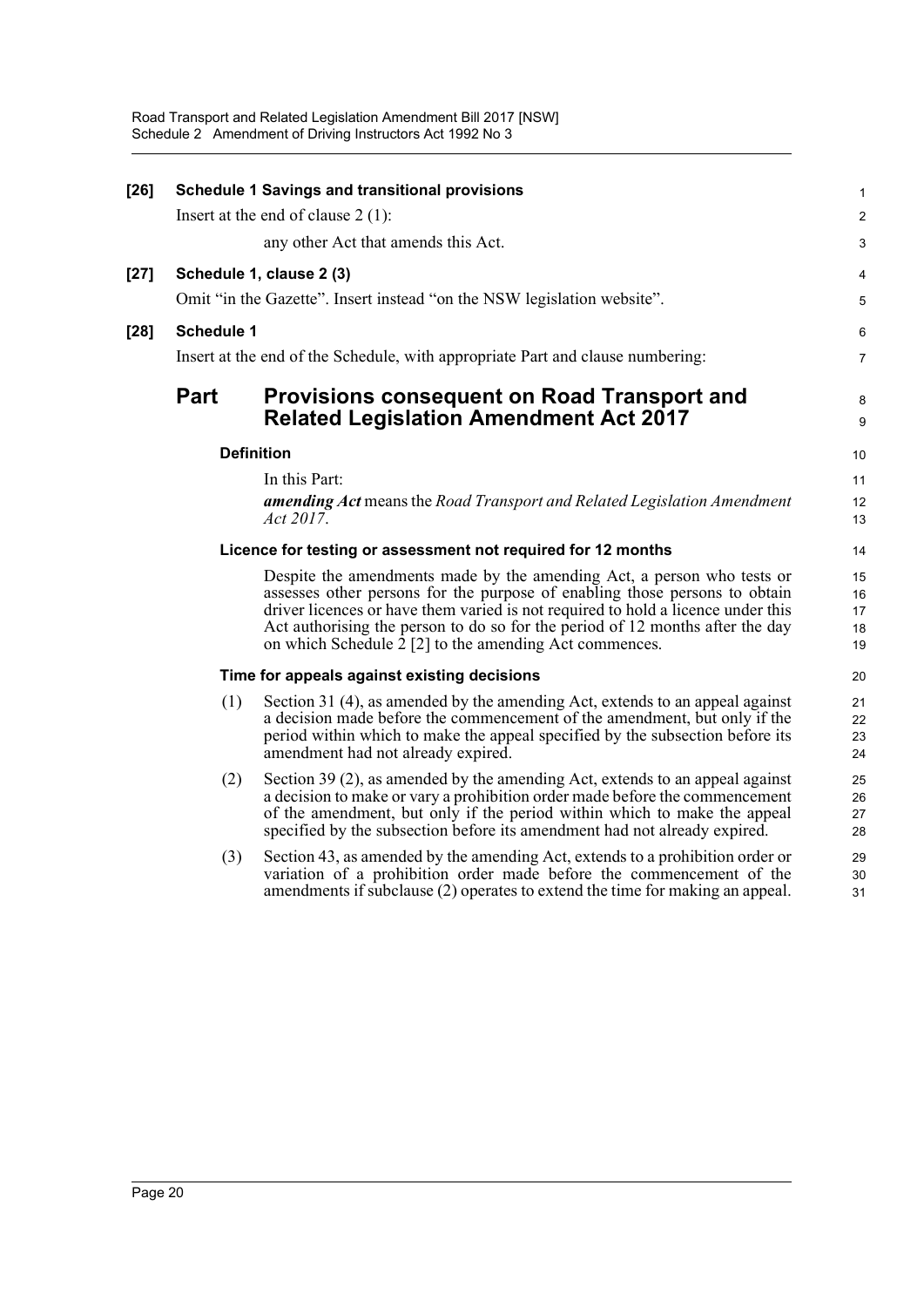<span id="page-27-0"></span>

| <b>Schedule 3</b> |                          |                    | <b>Amendment of Point to Point Transport (Taxis</b><br>and Hire Vehicles) Act 2016 No 34                                                                              | $\mathbf{1}$<br>$\overline{2}$ |  |  |
|-------------------|--------------------------|--------------------|-----------------------------------------------------------------------------------------------------------------------------------------------------------------------|--------------------------------|--|--|
| [1]               |                          |                    | <b>Section 3 Definitions</b>                                                                                                                                          | 3                              |  |  |
|                   |                          |                    | Insert in alphabetical order in section $3(1)$ :<br><i>function</i> includes a power, authority or duty, and <i>exercise</i> a function includes<br>perform a duty.   | 4<br>$\,$ 5 $\,$<br>6          |  |  |
| $[2]$             |                          |                    | <b>Section 24 Notifiable occurrences</b>                                                                                                                              | 7                              |  |  |
|                   |                          |                    | Omit section 24 (2). Insert instead:                                                                                                                                  | 8                              |  |  |
|                   |                          | (2)                | In this section, a <i>notifiable occurrence</i> means an accident or incident of a kind<br>that is prescribed by the regulations for the purposes of this section.    | 9<br>10                        |  |  |
| [3]               |                          | <b>Section 46A</b> |                                                                                                                                                                       | 11                             |  |  |
|                   |                          |                    | Insert after section 46:                                                                                                                                              | 12                             |  |  |
|                   | 46A                      |                    | <b>Surrender of authorisation</b>                                                                                                                                     | 13                             |  |  |
|                   |                          | (1)                | A provider may, at any time, surrender an authorisation to provide a taxi<br>service or booking service by giving the Commissioner a notice of surrender.             | 14<br>15                       |  |  |
|                   |                          | (2)                | A notice of surrender must be in the form approved by the Commissioner and<br>specify the date for the surrender to take effect.                                      | 16<br>17                       |  |  |
|                   |                          | (3)                | The Commissioner must cancel the authorisation:                                                                                                                       | 18                             |  |  |
|                   |                          |                    | if the date specified for the surrender to take effect is on or before the<br>(a)<br>day on which the Commissioner receives the notice—on receiving the<br>notice, or | 19<br>20<br>21                 |  |  |
|                   |                          |                    | if the date specified for the surrender to take effect is after the day on<br>(b)<br>which the Commissioner receives the notice—on the date specified.                | 22<br>23                       |  |  |
| [4]               |                          |                    | Section 67 Commissioner to be notified of lease, sublease or arrangement                                                                                              | 24                             |  |  |
|                   |                          |                    | Omit "the Commissioner" from section 67 (1).                                                                                                                          | 25                             |  |  |
|                   | licence".                |                    | Insert instead "the person who facilitates the provision of the taxi service for the taxi                                                                             | 26<br>27                       |  |  |
| [5]               | <b>Section 69A</b>       |                    |                                                                                                                                                                       |                                |  |  |
|                   | Insert after section 69: |                    |                                                                                                                                                                       |                                |  |  |
|                   | 69A                      |                    | <b>Surrender of taxi licence</b>                                                                                                                                      | 30                             |  |  |
|                   |                          | (1)                | A holder of a taxi licence may, at any time, surrender the taxi licence by giving<br>the Commissioner a notice of surrender.                                          | 31<br>32                       |  |  |
|                   |                          | (2)                | A notice of surrender must be in the form approved by the Commissioner and<br>specify the date for the surrender to take effect.                                      | 33<br>34                       |  |  |
|                   |                          | (3)                | The Commissioner must cancel the taxi licence:                                                                                                                        | 35                             |  |  |
|                   |                          |                    | if the date specified for the surrender to take effect is on or before the<br>(a)<br>day on which the Commissioner receives the notice—on receiving the<br>notice, or | 36<br>37<br>38                 |  |  |
|                   |                          |                    | if the date specified for the surrender to take effect is after the day on<br>(b)<br>which the Commissioner receives the notice—on the date specified.                | 39<br>40                       |  |  |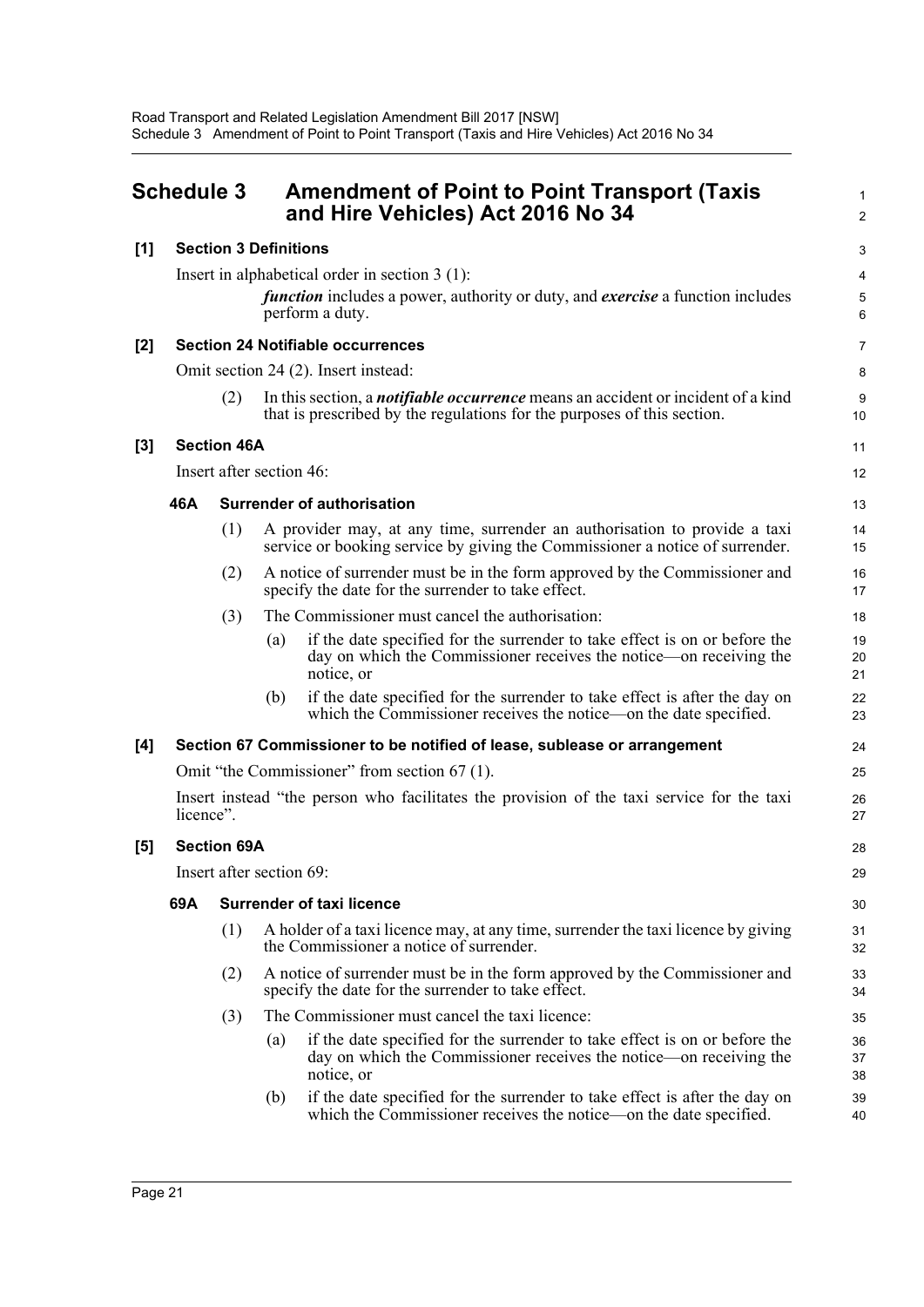Road Transport and Related Legislation Amendment Bill 2017 [NSW] Schedule 3 Amendment of Point to Point Transport (Taxis and Hire Vehicles) Act 2016 No 34

| [6]   |      | <b>Section 115A</b>       |                                       |                                                                                                                                                                                                                                                                                                                                                                                                             | $\mathbf{1}$                           |  |  |
|-------|------|---------------------------|---------------------------------------|-------------------------------------------------------------------------------------------------------------------------------------------------------------------------------------------------------------------------------------------------------------------------------------------------------------------------------------------------------------------------------------------------------------|----------------------------------------|--|--|
|       |      | Insert after section 115: |                                       |                                                                                                                                                                                                                                                                                                                                                                                                             | 2                                      |  |  |
|       | 115A |                           | Persons assisting authorised officers |                                                                                                                                                                                                                                                                                                                                                                                                             |                                        |  |  |
|       |      | (1)                       | necessary.                            | A person (the <i>assistant</i> ), including an interpreter, may accompany an<br>authorised officer entering a premises under this Division to assist the<br>authorised officer if the authorised officer considers the assistance is                                                                                                                                                                        | 4<br>$\sqrt{5}$<br>6<br>$\overline{7}$ |  |  |
|       |      | (2)                       |                                       | The assistant:                                                                                                                                                                                                                                                                                                                                                                                              | 8                                      |  |  |
|       |      |                           | (a)                                   | may do the things at the place and in the manner that the authorised<br>officer requires to assist the authorised officer to exercise the officer's<br>functions under this Division, but                                                                                                                                                                                                                   | 9<br>10<br>11                          |  |  |
|       |      |                           | (b)                                   | must not do anything that the authorised officer does not have power to<br>do, except as permitted under a search warrant.                                                                                                                                                                                                                                                                                  | 12<br>13                               |  |  |
|       |      | (3)                       |                                       | Anything done lawfully by the assistant is taken for all purposes to have been<br>done by the authorised officer.                                                                                                                                                                                                                                                                                           | 14<br>15                               |  |  |
| $[7]$ |      |                           |                                       | Section 130 Return of number-plates                                                                                                                                                                                                                                                                                                                                                                         | 16                                     |  |  |
|       |      | Omit section $130(1)$ .   |                                       |                                                                                                                                                                                                                                                                                                                                                                                                             | 17                                     |  |  |
| [8]   |      | <b>Section 130 (2)</b>    |                                       |                                                                                                                                                                                                                                                                                                                                                                                                             | 18                                     |  |  |
|       |      |                           |                                       | Omit "the Point to Point Transport Commissioner or the Commissioner of Police".                                                                                                                                                                                                                                                                                                                             | 19                                     |  |  |
|       |      | Insert instead "RMS".     |                                       |                                                                                                                                                                                                                                                                                                                                                                                                             | 20                                     |  |  |
| [9]   |      |                           |                                       | Section 136 Nature of proceedings for offences                                                                                                                                                                                                                                                                                                                                                              | 21                                     |  |  |
|       |      | section 136 (4).          |                                       | Omit "the date alleged to be the date on which the offence was committed" from                                                                                                                                                                                                                                                                                                                              | 22<br>23                               |  |  |
|       |      |                           |                                       | Insert instead "the offence first comes to the notice of the Commissioner".                                                                                                                                                                                                                                                                                                                                 | 24                                     |  |  |
| [10]  |      | <b>Section 139A</b>       |                                       |                                                                                                                                                                                                                                                                                                                                                                                                             | 25                                     |  |  |
|       |      | Insert after section 139: |                                       |                                                                                                                                                                                                                                                                                                                                                                                                             | 26                                     |  |  |
|       | 139A |                           |                                       | <b>Powers of Commissioner to obtain information</b>                                                                                                                                                                                                                                                                                                                                                         | 27                                     |  |  |
|       |      | (1)                       | following:                            | If the Commissioner has reasonable grounds to believe that a person is capable<br>of giving information, providing documents or giving evidence in relation to<br>a possible contravention of this Act, or that will assist the Commissioner to<br>monitor or enforce compliance with this Act, the Commissioner may by<br>written notice served on the person, require the person to do one or more of the | 28<br>29<br>30<br>31<br>32<br>33       |  |  |
|       |      |                           | (a)                                   | to give the Commissioner, in writing signed by the person (or in the case<br>of a body corporate, by a competent officer of the body corporate) and<br>within the time and in the manner specified in the notice, that<br>information of which the person has knowledge,                                                                                                                                    | 34<br>35<br>36<br>37                   |  |  |
|       |      |                           | (b)                                   | to produce to the Commissioner, in accordance with the notice, those<br>documents,                                                                                                                                                                                                                                                                                                                          | 38<br>39                               |  |  |
|       |      |                           | (c)                                   | to appear before a person appointed by the Commissioner on a day, and<br>at a time and place, specified in the notice (being a day, time and place<br>that are reasonable in the circumstances) and give either orally or in<br>writing that evidence and produce those documents.                                                                                                                          | 40<br>41<br>42<br>43                   |  |  |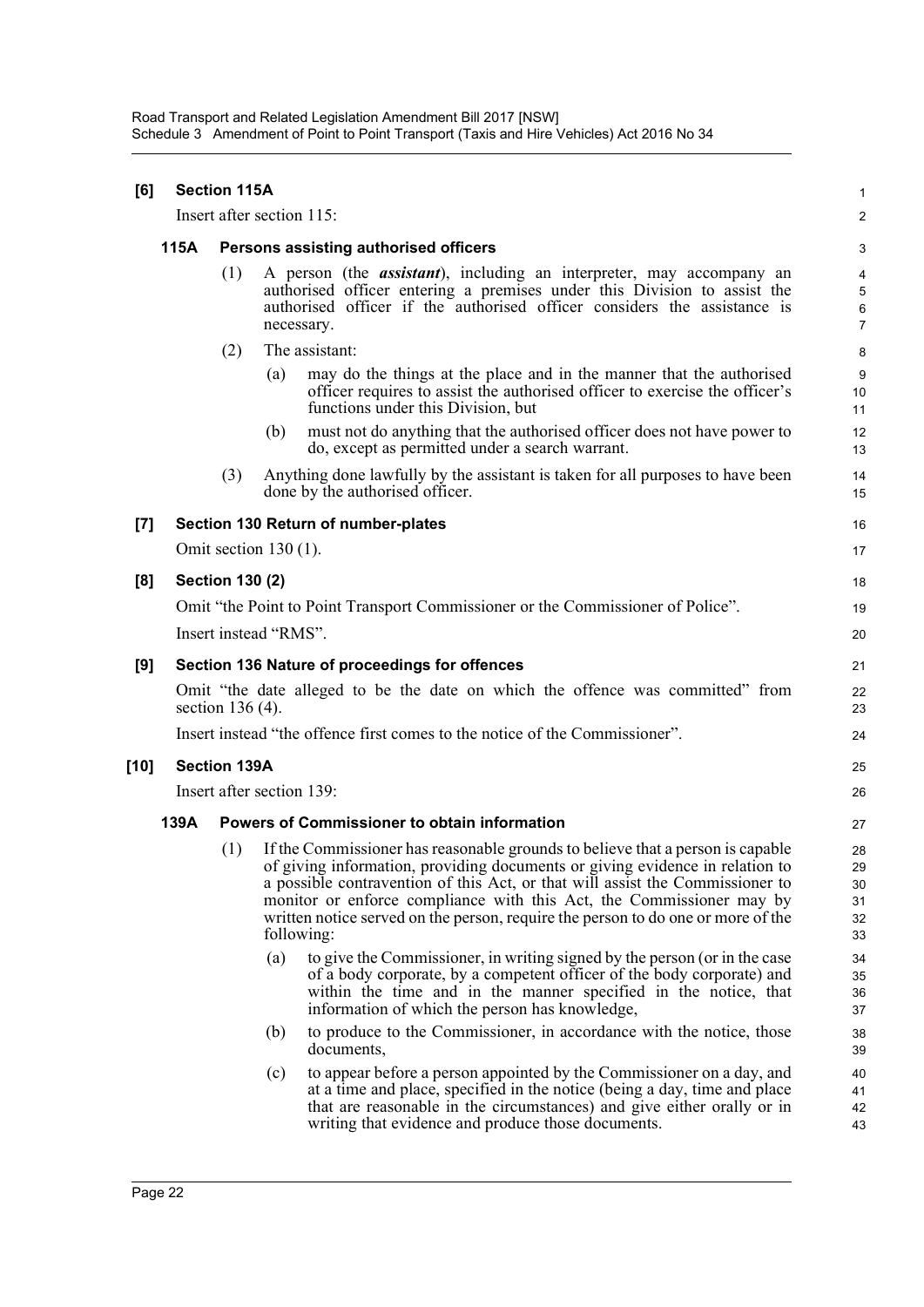|        | (2) | The notice must:                                                                                                                                                                                                                                          | $\mathbf{1}$        |
|--------|-----|-----------------------------------------------------------------------------------------------------------------------------------------------------------------------------------------------------------------------------------------------------------|---------------------|
|        |     | state that the requirement is made under this section, and<br>(a)                                                                                                                                                                                         | 2                   |
|        |     | (b)<br>contain a statement to the effect that a failure to comply with a<br>requirement is an offence, and                                                                                                                                                | 3<br>4              |
|        |     | if the notice requires the person to provide information or documents or<br>(c)<br>answer questions:                                                                                                                                                      | $\overline{5}$<br>6 |
|        |     | contain a statement about the effect of section 124, and<br>(i)                                                                                                                                                                                           | $\overline{7}$      |
|        |     | state that the person may attend with a legal practitioner.<br>(i)                                                                                                                                                                                        | 8                   |
|        | (3) | The Commissioner must not make a requirement under subsection $(1)$ (c)<br>unless the Commissioner has taken all reasonable steps to obtain the<br>information, including steps under subsection $(1)$ $(a)$ and $(b)$ , and has been<br>unable to do so. | 9<br>10<br>11<br>12 |
|        | (4) | A person must not, without reasonable excuse, refuse or fail to comply with a<br>requirement made under this section.                                                                                                                                     | 13<br>14            |
|        |     | Maximum penalty:                                                                                                                                                                                                                                          | 15                  |
|        |     | in the case of an individual—\$10,000, or<br>(a)                                                                                                                                                                                                          | 16                  |
|        |     | in the case of a body corporate—\$50,000.<br>(b)                                                                                                                                                                                                          | 17                  |
|        | (5) | Subsection (4) places an evidential burden on the defendant to show a<br>reasonable excuse.                                                                                                                                                               | 18<br>19            |
|        | (6) | Section 124 applies to a requirement under this section.                                                                                                                                                                                                  | 20                  |
| $[11]$ |     | <b>Section 145 Reviews by NCAT</b>                                                                                                                                                                                                                        | 21                  |
|        |     | Insert "(but not a decision to cancel a surrendered authorisation or taxi licence)" after<br>"licence" in section $145(2)$ (b).                                                                                                                           | 22<br>23            |